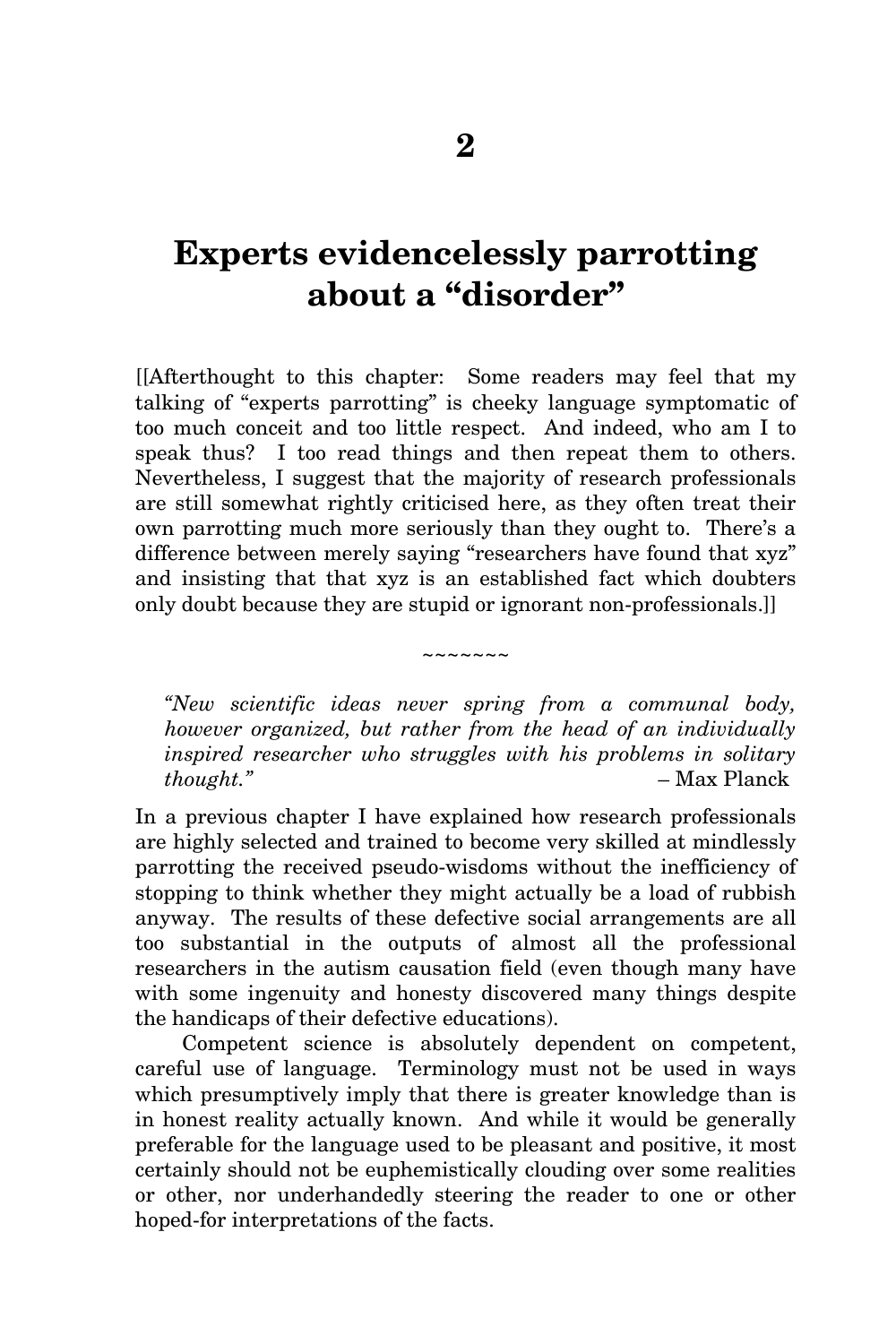The matters to be explained in this chapter are not some mere trivialities of "mere semantics" or personal taste preference of labelling. Rather the terminology used by these autism experts indicates that they have not even grasped the basic essence of what autism "is", but have instead encased their thinking in a fallacious misunderstanding. There is little prospect of ever understanding the causation of autism if you haven't even reached the most basic starting point of understanding what sort of thing autism *is* anyway. And autism is hard enough for the public to understand without experts talking rubbish language to complicate the matter even more.

 Words mean different things to different people, and vitally fundamental proper meanings tend to get overlaid by more simplistic ones as the intellectual decadence of academia continues. This muddling has been happening to the vitally useful word that is "syndrome" but I shall continue here anyway.

The word *syndrome* derives from the classical Greek σύνδρομον, meaning "concurrence". A syndrome is a descriptive-observational sort of thing – the observation that certain symptoms or features or characteristics tend to be associated together. One might thus talk of the "biggic syndrome", of greater tallness, longer arms and legs, larger hands, larger feet, larger chest, larger head, and so on. That "biggic syndrome" does not exclude the fact that some people have large heads but average feet, and so on, but such persons would be recognised as being relatively atypical, only marginally biggic, rather than typical or central examples of "biggism".

Within health science, various syndromes have been recognised. For instance, carpal tunnel syndrome tends to involve numbness, tingling, or burning sensations in the thumb and fingers and loss of grip strength. Such a syndrome does not necessarily correspond to a single causality. But meanwhile a number of syndromes have indeed been identified as caused by particular genetic abnormalities, such as Down syndrome, Turner syndrome, and Williams syndrome. In those cases the syndrome word is used in the usage manner of modern genetics to indicate that specific causality.

Note that a syndrome (in its traditional descriptive meaning) is a statistical characteristic of a population rather than something which a particular individual can "have". By contrast, a person may indeed have the abnormality of a genetic syndrome (in the word's modern genetics meaning), for instance may have the relevant deletion from chromosome 7 and consequently be properly said to *have* Williams syndrome. Or they may have an extra chromosome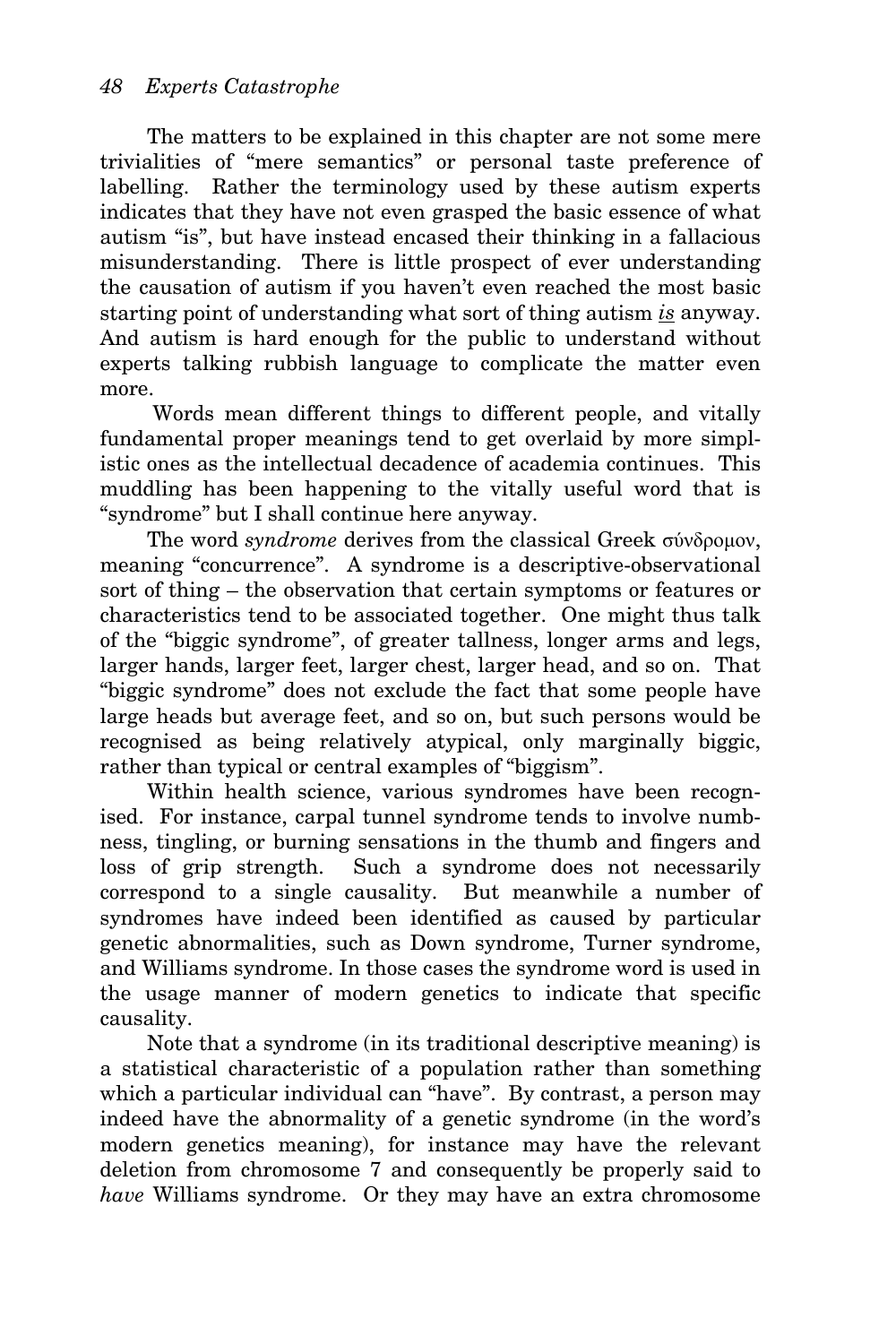21 and consequently be properly said to *have* Down syndrome. But note that in respect of autism there is not any such genetic or molecular characteristic which autistic individuals *"have"*.

Which brings us to an even more problematic word, namely "diagnosis". In respect of the autistic syndrome this word causes much more confusion than enlightenment. In just about all other fields of medicine a diagnosis means the identification or at least inference of *the cause* (or at least some aspect thereof). For instance you don't diagnose that "you have a headache" but rather you diagnose that that headache is caused by a blow to the head, or nervous tension, B-vitamin deficiency, or whatever. The diagnosis thus goes beyond mere observation to a deeper understanding, hopefully not too inaccurate. The diagnosis word could also be properly applied in respect of Down syndrome, because the causation by trisomy 21 can be established.

Unfortunately it has become customary to use the exact same word – "diagnosis" – with an entirely different meaning in psychiatry. Psychiatry is notorious for its controversial syndromes, such as schizophrenia, bipolar, depression, and of course the autistic syndrome (and or "Asperger syndrome" of which more further on). From my own studying I am satisfied that all the main syndromes are more-or-less valid observations of real-world phenomena. And in that respect I am very much a non-heretic here, unlike a significant number who insist that those labels correspond only to social constructs. But the notion that individuals can be "diagnosed" as "having" these conditions I find to be nonsense. The diagnosis word thereby insinuates what is not true. Such psychiatric "diagnoses" do not identify any originating cause or even any aspect of causality. All they do is sort the individual's behavior into one or other of the syndrome clusters. They are purely descriptive and unenlightening of anything deeper. The statement that "your child has been diagnosed as autistic" really means little more than that "your child behaves the non-standard way he does, and some other children also behave somewhat similarly". It doesn't mean they've seen some worms crawling around in his brain, some gene has "mutated", or necessarily anything more. (It probably would indicate that the child would better benefit from certain specialised educational provisions, but you would almost certainly have concluded that already anyway regardless of the "diagnosis".)

And this brings us to the most seriously unhelpful misuse of language about autism, namely the constant parrotting that "autism is a disorder", which some people supposedly "on the spectrum" supposedly "have" or are "with".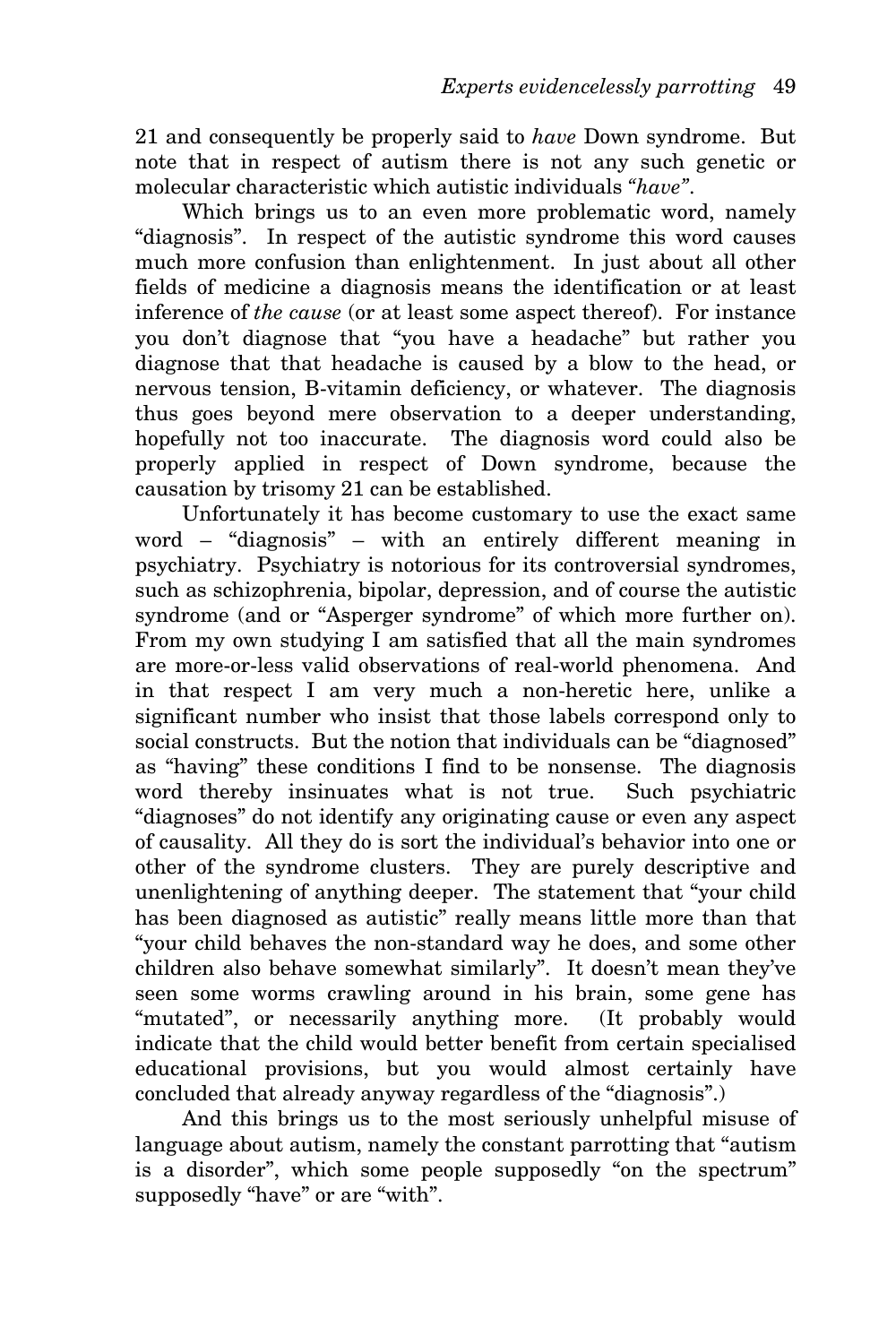Just about every proudly PubMed-indexed paper about autism starts off with the required declaration of faith that autism is a "disorder" or even a "severe disorder", which certain persons "have" or are "with". No evidence is ever cited for this supposed fact. Which doesn't surprise myself as there isn't any such evidence but instead considerable evidence pointing in the alternative direction of autism very definitely *not* being a "disorder", as I will now start to explain.

Autism can be disabling and can be distressing. But so can an IQ of 100 by comparison with a more useful IQ of 130. It doesn't follow that the 100 IQ must be a disorder or disease or pathology or caused by something "gone wrong" in the brain.

Autism can be *caused by* a disorder such as viral infection, or may sometimes be *associated with* disorder, but it doesn't follow therefrom that the autism *itself* is a disorder *per se*.

I inquired on this point of one of the autism researchers who has contributed the most to our knowledge of the brain atypicalities associated with autism, namely Prof Manuel Casanova. He's not been particularly fanatical about the "disorder" concept himself, but anyway he suggested in response various observations such as:

*"When neurons do not migrate from the periventricular germinal zone they form nodular heterotopias. These are unorganized islands of neurons present under the ependyma of the ventricles."* 

But even if that were established as being a manifestation of disorder, it would still not follow that that abnormality was itself the autism, or that autism itself is a disorder per se. All that the various researchers have shown is that autism can *involve* or be *caused by* disorder. (I should emphasise that I don't think Dr Casanova has been personally responsible for originating or promoting this "disorder" language.)

Two clarifications on the above. Firstly, many people have been interested in finding whether there was something different about the brain of Albert Einstein. And yet if they did find such a difference they would not then conclude that it showed Einstein had a brain "disorder". The brains of Obama and Trump are almost certainly visibly different from one another, but it doesn't follow that one or other of them must have a "disorder". Secondly, all humans have a shrunken, non-functional appendix. But it doesn't follow that they can be properly described as having "shrunken appendix disorder". And the gaps between our fingers are created by death of the cells between those fingers. These sorts of "gone wrong" facts in no way evidence let alone prove that a "disorder" or even maladaption is involved.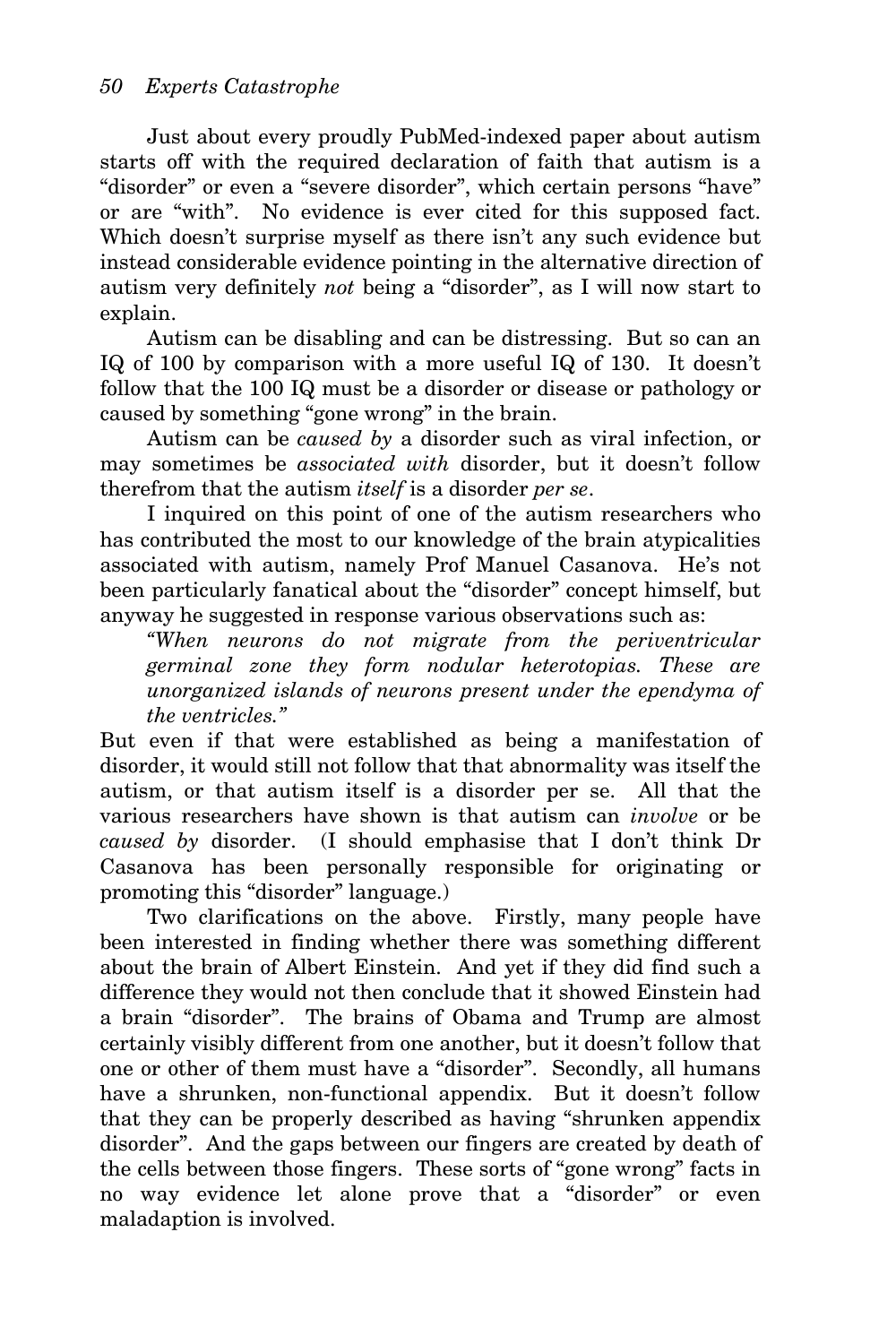I am not here making an impossible demand for evidence. If all autistics were shown to have some clearly pathological biological marker in common, such as high levels of a toxin, a specific gross genetic abnormality, a part of the brain rendered dysfunctional by a circulatory stoppage, or whatever, then the standard declarations that "autism is a disorder" would be justified. But even after 70 years of autism research no such marker has been identified, and that is why the "diagnosis" still consists merely of looking at the person's behavioral features and expressing an opinion about them.

And I here confidently declare that no such marker will ever be found anyway, because all the evidence tells me that autism is not a disorder anyway. Rather it is merely, or more accurately, it IS an important part of the non-pathological variability of being human (or alive more generally). Indeed I will go further and explain why autism can never be defined solely in terms of the brain, or even the body, but only in relation to the environment outside of the person or other organism. I emphasise this: autism is not a characteristic of the brain or of the body, but only of the organism (person or animal) *in relationship to a specific environment*.

I'll first just point out some facts that don't sit comfortably with the notion of autism being a disorder (*per se)*.

Some of these facts were already pointed out years ago in my theory paper (Chapter 7 here), even though at that time I did not have any thoughts of this "disorder" dogma which only got canonised into Holy Writ later on. I quote (in which *SES* means Socio-Economic Status, and *bimodal* means like a graph with two peaks on the same curve.):

"The only epidemiological survey of the IQ of parents (Lotter, 1967) found substantially above-average scores on the Mill Hill Vocabulary Scale  $(p < 0.005)$  and the Standard Progressive Matrices  $(\chi_2(2, N = 15) = 98.7, p < 10^{-20})$ . The other studies of parental IQ have given similar, though less marked results (Cantwell, Baker, & Rutter, 1978). Members of Mensa (IQ > 148) have been found to have three to six times the normal frequency of autistic siblings and children (Sofaer & Emery, 1981). though the significance of this is somewhat limited by the small number of cases. Because there is a substantial correlation between IQ and SES, and because this theory proposes similar bimodal distributions for both, these findings must be set in the context of the preceding discussion of evidence concerning SES."

And that evidence concerning SES involved substantial and highly significant associations of autism with high SES including peculiar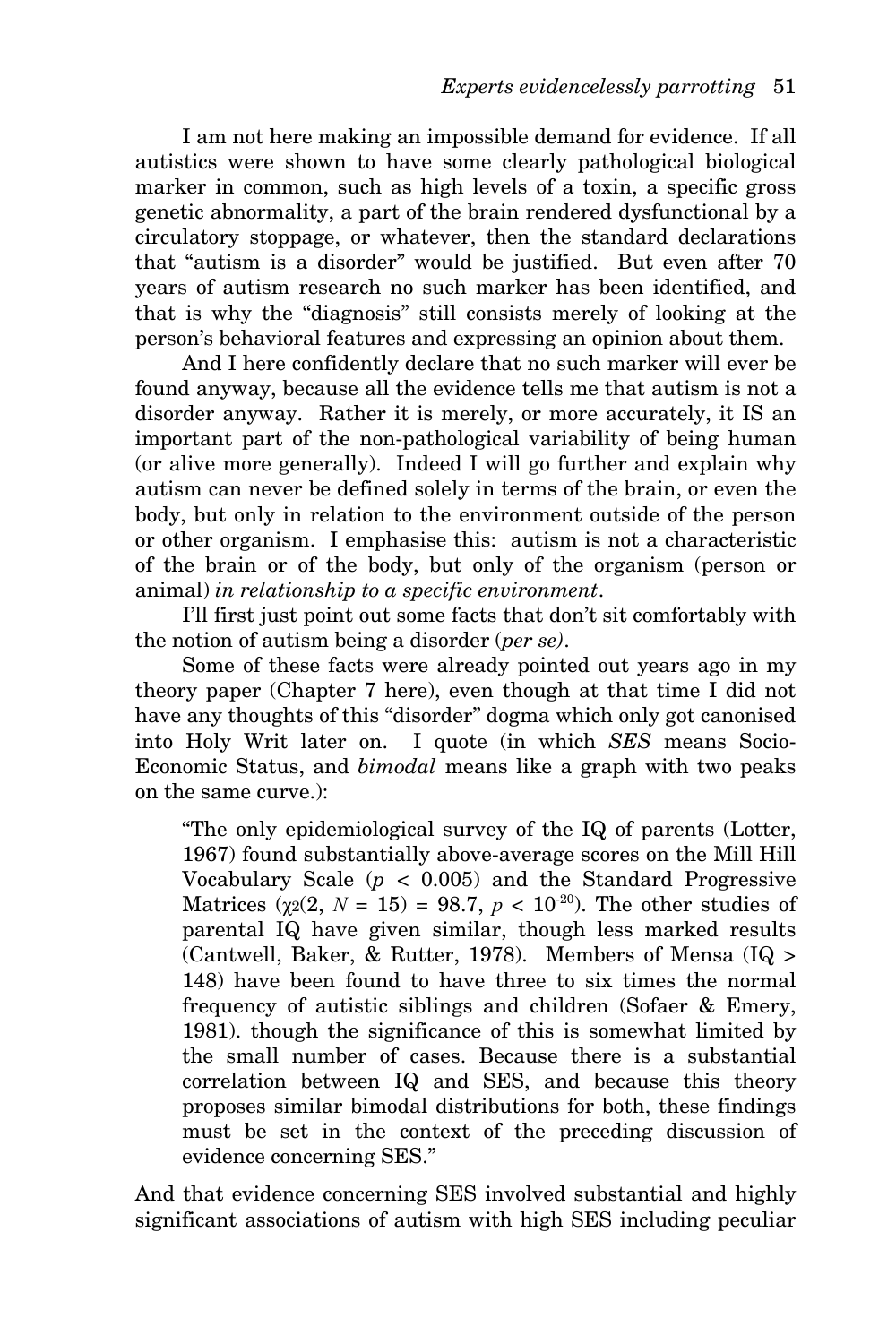bimodal distributions (i.e. double-peaked graphs), none of which can be merely dismissed in terms of sampling (reporting) bias. (Fuller details are in Chapter 7.) The lower-SES peak of the bimodal graphs can be understood as being caused by pre-natal or peri-natal adversities suffered by lower class mothers (and the next chapter here will be discussing a "health" technology which is very much forced on the lower classes to this day).

Those associations with high IQ and high SES are perfectly in line with the central concept of the antiinnatia theory of autism (Chapter 7). Namely that antiinnatia factors in the normal range of intensity cause high IQ (and tend to raise SES) and are exactly the same factors which cause autism in a higher range of intensity. Certain other observations which further support that concept were also cited in the published theory paper, such as:

"Immaturity of general appearance and unusual symmetry of face. (Attractive appearance, and intelligent appearance...."

(this in the context that as predicted by the antiinnatia theory, facial symmetry has since been found to be correlated with high IQ, as referenced in Chapter 16.).

And:

"Skills that do not involve language, including music, arithmetic, dismantling and assembling mechanical or electrical objects, fitting together jigsaw or constructional toys. (Some very retarded can read words out loud.)"

And a study of 137 parents of autistic children found that 28% believed their children met the criteria for a savant skill, defined as a skill or power "at a level that would be unusual even for 'normal' people" (Howlin et al., 2009).

And:

"An unusual form of memory: the ability to store items for prolonged periods in the exact form they were first experienced."

Meanwhile some professors such as Temple Grandin have been "diagnosed" as or otherwise considered to be autistic. And there have frequently been suggestions that creative geniuses have some elements of autism. Indeed the antiinnatia theory was from its very start a theory of IQ, genius, and autism, with all being caused by one or other level of antiinnatia factors.

And add to this the finding of autistics being more rational than non-autistics (Allman et al., 2005; DeMartino et al., 2008).

Plus the findings that in the first two years they have larger brains and more neuron connections in those brains. (Their brain growth later slows down but that would be expected to happen in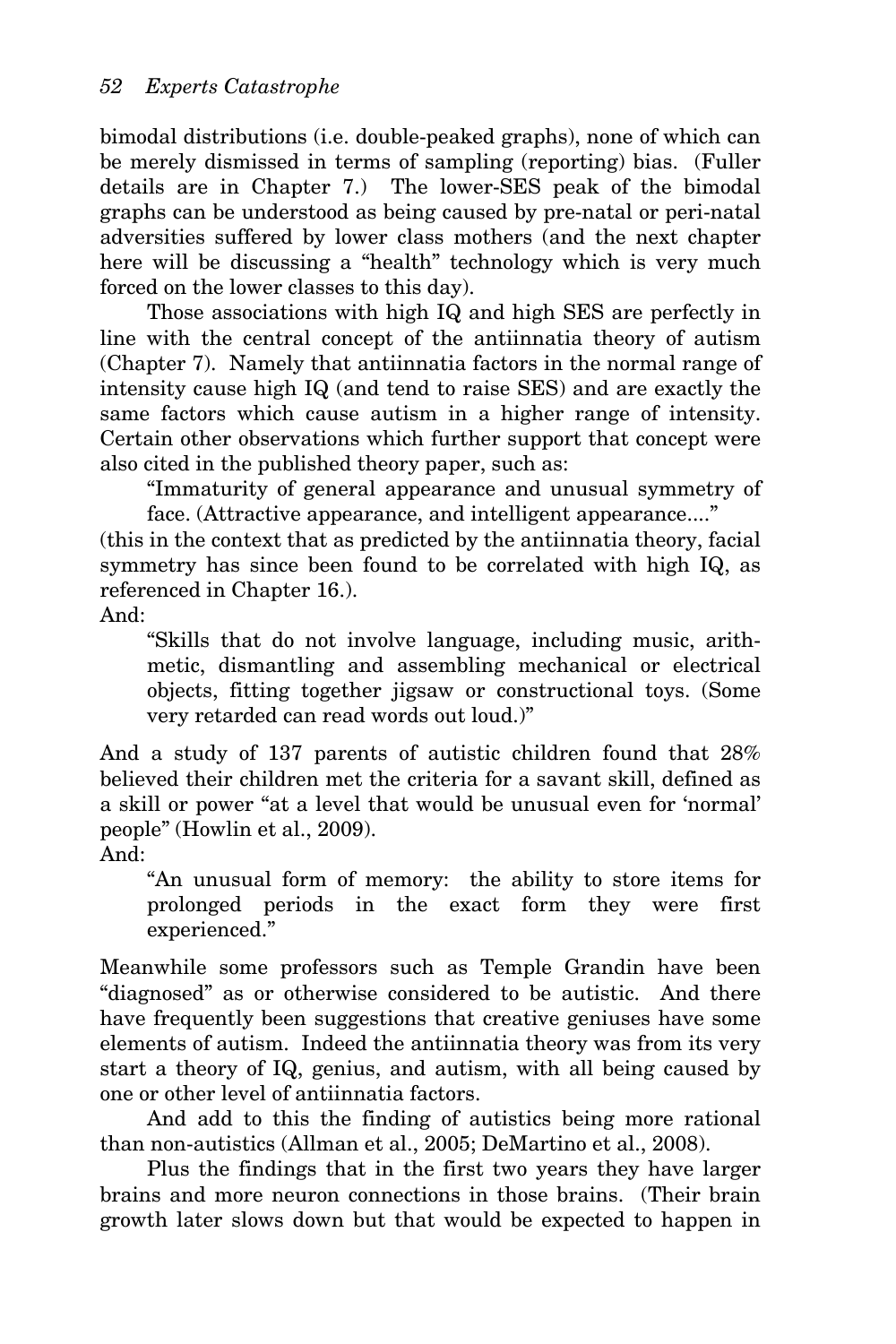consequence of the grimly unstimulating but stressful lives the more severe children tend to experience.)

Plus the fact that many autistics strongly object to being described as having a "disorder" or even "having" or being "with" anything for that matter. Instead they are proud to be what they are, namely autistic, and thereby as they see it often superior to what they see as the inferior normals. Regarding which maybe this would be a good place to tell you about my discovery of Neurotypicalism Spectrum Disorder ("neurotypical" being a word invented by autistics to refer to "normal" people). I quote from my account on the 2009 Awares autism online conference:

"Neurotypicality is a disorder with desperately tragic symptoms, some of which are indicated below.

Many neurotypicals, especially male ones, spend endless hours obsessed in intense fascination at people they will never meet or even communicate with kicking leather spheres around an area of grass for hours at a time.

Meanwhile the female neurotypicals spend endless hours in intense fascination reading about people who don't even exist, or avidly watching tv series about such non-existent people. Another neurotypical symptom is a great preoccupation with which group, "class", movement, etc, which they or others supposedly belong to. Some even become obsessed with the obsessions of others about which groups etc the others are obsessed about...."

And note that the autism pride (neurodiversity) movement is a peculiar anomaly. There's never been any "psychosis pride", "neurosis pride", "depression pride", "attention deficit pride", etc.

And here is another quotation about the autism "disorder", this time from a newsletter email I got from Karen Simmons of AutismToday.com on  $30<sup>th</sup>$  Aug 2014:

"In fact, I thought Jonathan was extraordinarily bright since he began reading at the age of 2 1/2, when he read the word "recycle" off of a truck. At 3, he would memorize songs like it was nothing too. One song in particular included all the letters of the alphabet."

And recent-ish research has found superior pitch discrimination hearing (Bonnel, Mottron, et al., 2003; O'Riordan & Passetti, 2006; Heaton et al., 2008). And superior touch sensitivity (Blakemore, Sarfait, et al., 2006). And greater ability to detect odours (Ashwin, Chapman, et al., 2014). There have also been reports of greatly enhanced visual acuity though there are contrary views as to whether they have been well-founded or not.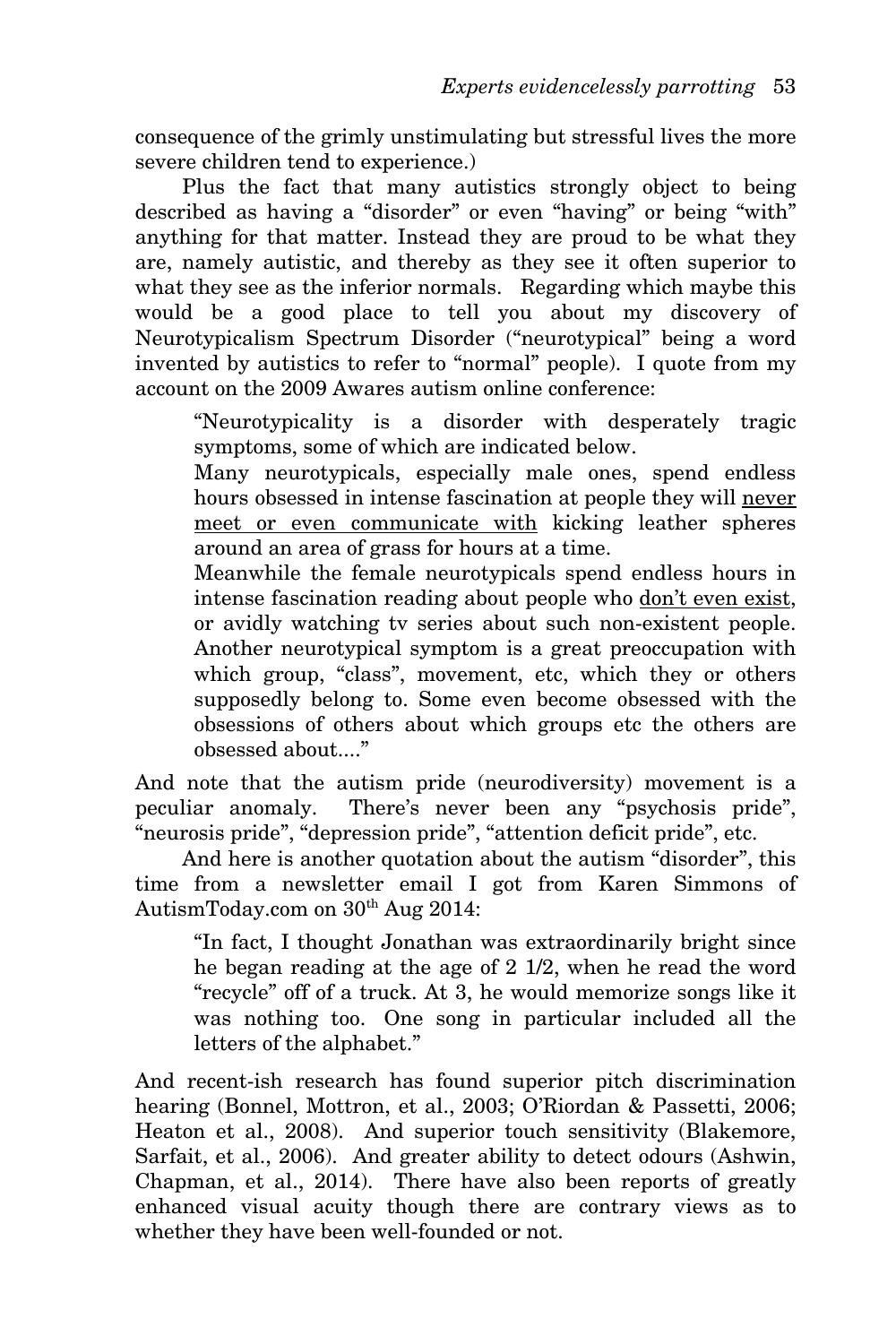Meanwhile, autistics have also been found to be far cleverer than they seemed (which goes strangely harmoniously with that theory I published years ago claiming that autism was caused by exactly the same factors as high IQ, and involving exceptionally low levels of "IQ impairers"....). The Raven's Progressive Matrices (RPM) is considered the ultimate measure of the most essential, general aspect of intellectual ability involved in problem-solving and other processing tasks. Hayashi et al. (2008) found that Asperger autistics had RPM scores higher than controls, leading them to suggest "that individuals with Asperger's disorder have higher fluid reasoning ability than normal individuals, highlighting superior fluid intelligence." And various other studies have reached similar conclusions (Dawson, Soulieres, et al., 2007; Soulieres et al., 2011) and that autistics solve the RPM items much faster, and also had 31% faster performance on "inspection time" tasks compared to controls matched on the WISC IQ test (Barbeau et al., 2013). The studies I have cited here are web-accessible and will point you to others which find more or less the same. And notably the Dawson, Mottron, Soulieres, et al. team share my own rejection of the "disorder" terminology along with the hypocritical "persons with autism" nonsense, as does Jim Sinclair (1999).

And now putting all those preceding facts together, namely special skills, abnormally accurate memory, better-looking, more symmetrical, more rational, less emotionaically jerkic, larger brains with more connections, superior hearing, touch, and smell, high fundamental intelligence, faster brain speed, no pathological criterion found after 70 years of research, association with higher IQ and higher SES, and being something which many of the "victims" consider themselves proud to *be* (rather than be "with" or "having" or "on") anyway.... on what basis can this be ASSUMED to be obviously a "disorder" such as to justify just about every "scientific" paper ever listed in PubMed beginning with that evidence-free recitation that "Autism is a disorder........." ? ("Well we all got our PhDs at Harvard so it must be true....")("Baah!")

In a later chapter here you can read the only theory of autism (and IQ and genius) which actually successfully grapples with all the key facts and questions. And it has no need to resort to any farfetched presumption that autism is a disorder, indeed rather its neglect for so many years could raise a question of whether *Academism* Spectrum Disorder is very much more the real disorder.

By way of moving on to what I suggest to be a more competent understanding of the matter, here's another quote from my first published paper: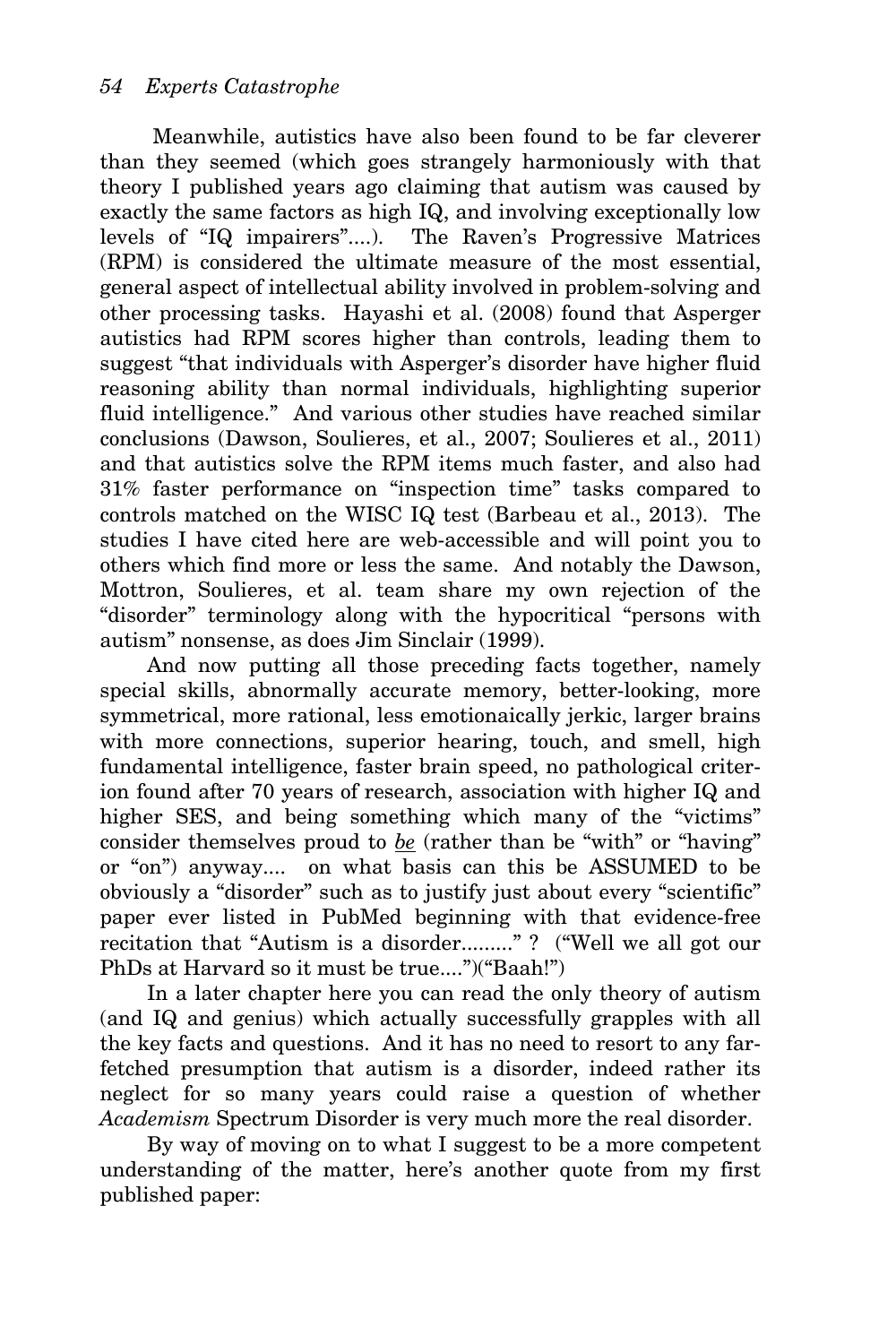"the existence of a continuum ranging from severe autism through the much milder and more common Asperger's syndrome (Gillberg & Gillberg, 1989; Frith, 1991) to normality."

Re which please consider the dimension of personality from extraversion to introversion, specifically in people who are a bit inclined also to above-average neuroticism. An extremely extravert person would tend to be "pathologically" impulsive and consequently doing stupid things such as reckless criminal offences or dangerous acts. And an extremely introverted person would tend to be "pathologically" shy and averse to commonplace noise and excitement. Both these extreme persons have serious problems but they are in no way due to a "disorder" they "have". They just are as they are, by reason of natural variation (due to genes and or environment or something in the water).

Likewise some people have lower IQs than others. Yet there is no level of IQ which can be said with scientific justification to be a boundary between "having" or not "having" of "low IQ disorder" ("mental retardation" or whatever the latest squirm-word is nowadays). Rather if we look at progressively lower levels of antiinnatia factors the brain becomes progressively slower and more error-prone, hence the lower IQ, as explained in Chapter 7. And conversely, with progressively higher levels of antiinnatia factors, the brain first becomes progressively faster and error-free, and then other things start happening which give us firstly a narrow window of creative genius-potential merging into marginal autism (including "Aspergers"), and then onwards to severe autism and ultimately non-viability manifesting as stillbirth.

In the first chapter here I explained how just about all academics have a severe unlearning disability, and consequently many of them are going to be unable to unlearn their parrotting of the "disorder" word and the faulty notions underlying it. They will soothe their cognitive dissonance by claiming that the conception I have outlined above is wrong in some way or other.

One of the points they will raise to rationalise away their denial of their inability to unlearn will relate to yet another problematic terminology commonly used about autism, namely *"de novo mutation"*.

You probably already know that a mutation is a change in an organism's DNA sequence of genes. If you don't already know about this it would be best if you study about it via a biology textbook or encyclopedia or equivalent online information before continuing here.

A *de novo mutation* is a mutation which is not present in either parent, hence has arisen "de novo", that is newly, in the individual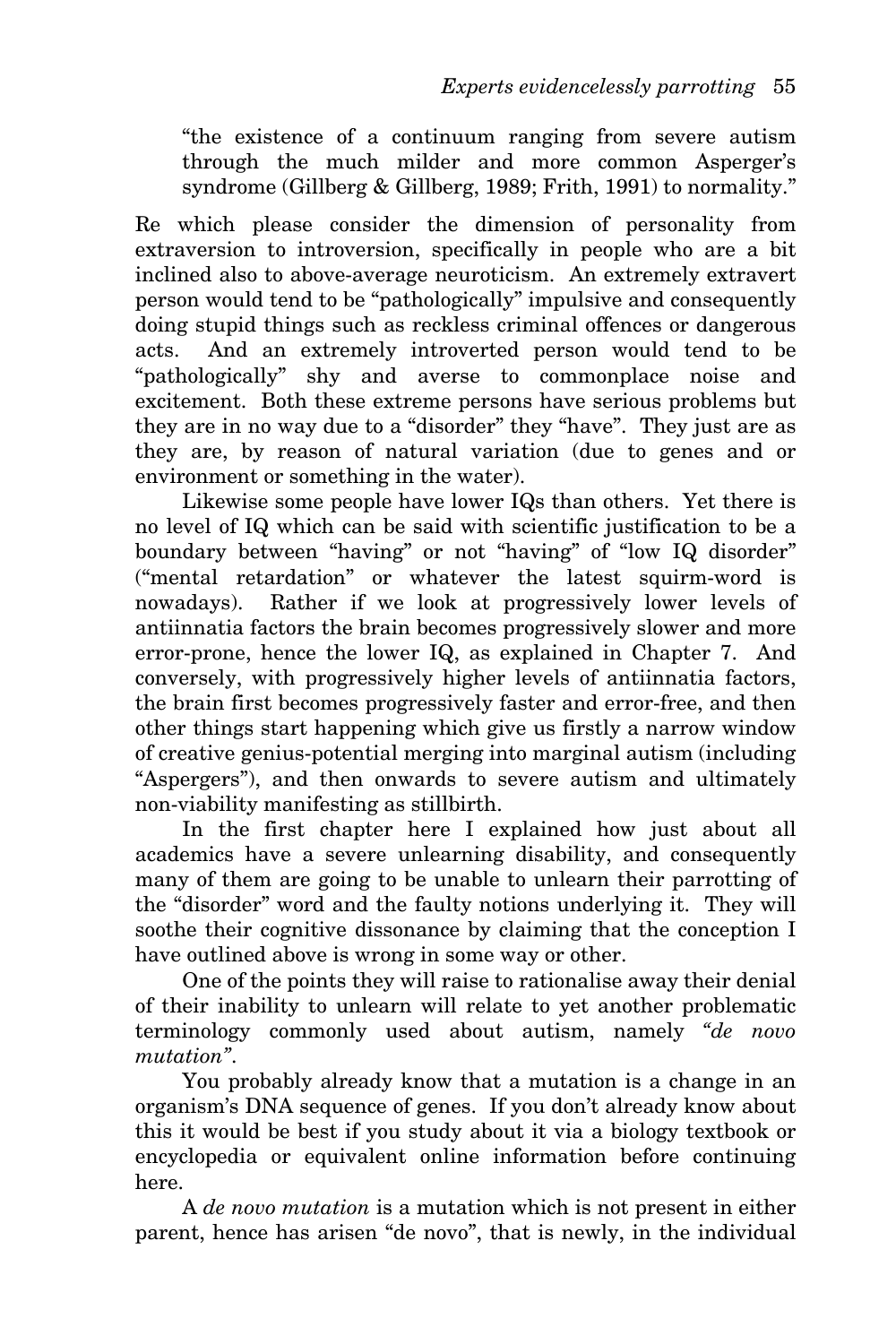in question. Actually in this case the terminology is not being incorrectly used. What is incorrect is what is being implied about and inferred from those de novo mutations.

Certain sectors of autism research have as their greatest preoccupation the finding out of "what has gone wrong" to cause the "disorder" which is autism/ASD/ Aspergers. From the perspective of a career-cautious researcher, it makes a lot of sense to try to blame a gene or a virus for "what has gone wrong", because genes and viruses cannot get angry at you for blaming them and cannot start legal action for libel compensation. By contrast if you blame some product put in peoples' mouths, then the makers and marketers of that product might indeed get angry at you and start legal action and other bother against you. So there's a very important principle in medical research that it's far better if you can blame a gene or virus.

Indeed it gets much better. If you can blame one or more genes, not only can those genes not sue you but you can then patent everything about them and the tests to detect them and ways to change them and patented drugs to block them, and thereby make a recurring income-stream fortune of trillions of dollars. Not to mention all the research jobs created in the process.

In respect of autism, there has for many years been evidence that a virus such as rubella can increase the risk of becoming autistic. But only in a minority of cases. So for the researchers it's very important that we go on to find those evil (but highly profitable) genes which are hoped to be behind "what's gone wrong" (even though in reality nothing has "gone wrong" in the autistic brain anyway).

 In my published theory paper I indicated my conclusion that most or much autism before that time (before the increase) had been mainly due to genes, and that a great many different genes would be involved. *And* that they would be exactly the same genes which cause raised IQ and raised SES and in some rare circumstances also cause creative genius. I'll now suggest there was much wisdom in the comment many years later from Simon Baron-Cohen that seeking to abort autistics could be greatly misconceived on account of it also tending to eliminate rare valuable talents from our populations.

But meanwhile most research money has been staked on finding the evil genes causing this "disorder". A few years back, a huge study was published in *Nature*, the most prestigious of all journals. The list of authors alone filled several pages. And yet the genes and genetic anomalies they (reckoned to have) found could only account for a very small minority of autism cases.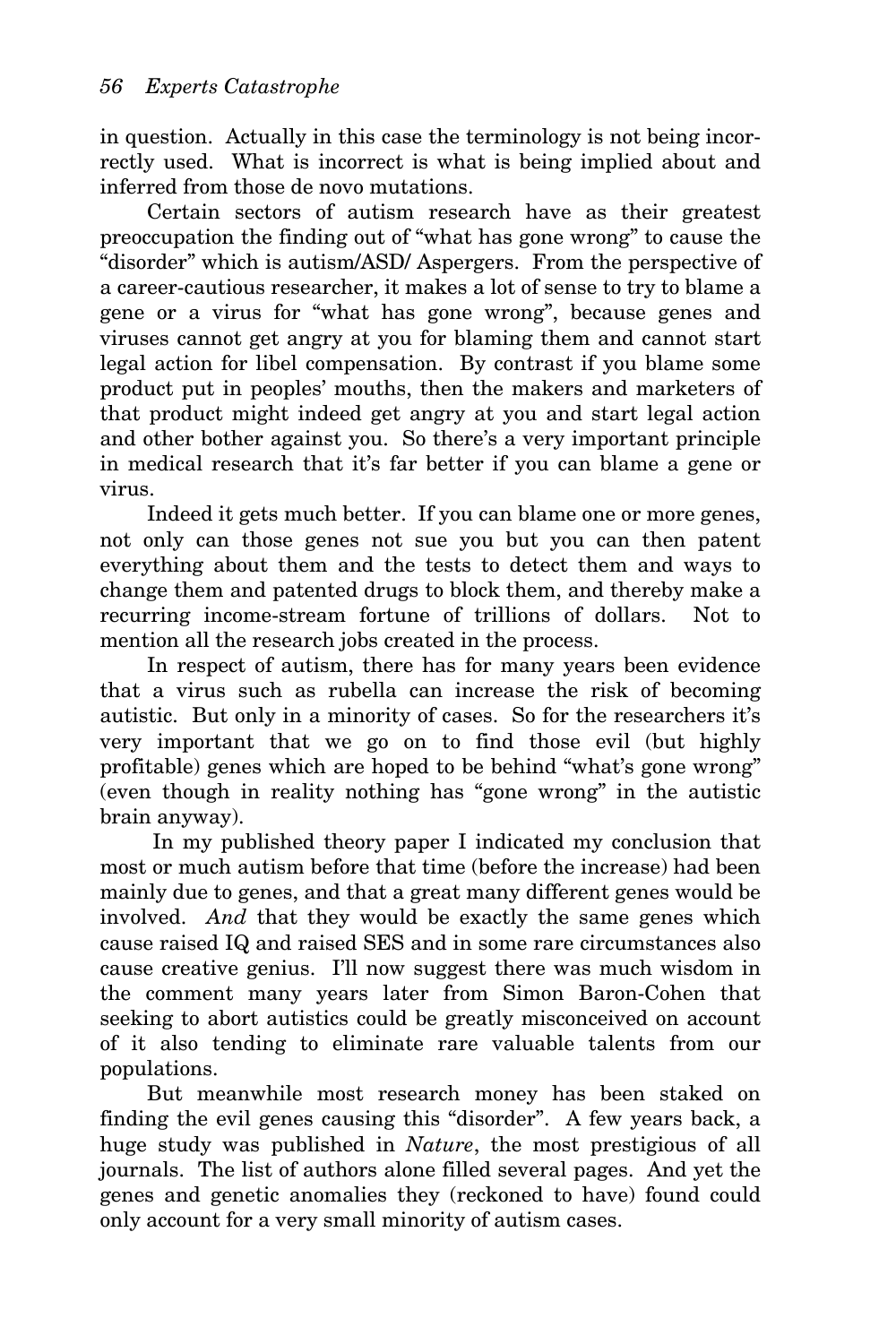An important part of the evidence which researchers assume to be supporting their "bad genes" theory of autism relates to ages of parents. It has been found that older mothers and older fathers tend to have a higher probability of autistic children. But curiously the studies in question give notably differing results in different countries (Sandin et al., 2015), which should hint to us that there may be something partly or entirely cultural going on rather than entirely or partly genetic. (A very competent review of the evidence is given by Zhou (2015), who with much understatement concludes: "All this suggests that social factors may be more at play in these figures than it simply being a question of paternal or maternal age.")

But why let an inconvenient fact get in the way of a convenient one? The convenient fact in question is that the number of de novo mutations increases with age of the father. Which seems certainly true. But it does not follow that those de novo mutations are mainly causing or a main cause of autism, and even less that they represent a bad thing happening to the genes anyway.

Cutting-edge science is difficult to get perfect and it makes fools of even the cleverest of other people from time to time. There is a well-known concept of evolution by natural selection as follows. There is first the accidental generation of random changes in the DNA, that is random de novo mutations, and then the resulting slightly-changed organisms are subjected to the filtering effect of natural selection such that those with disadvantageous mutations get rarer or even eliminated.



The Mona Lisa after modification by a few "de novo mutations"?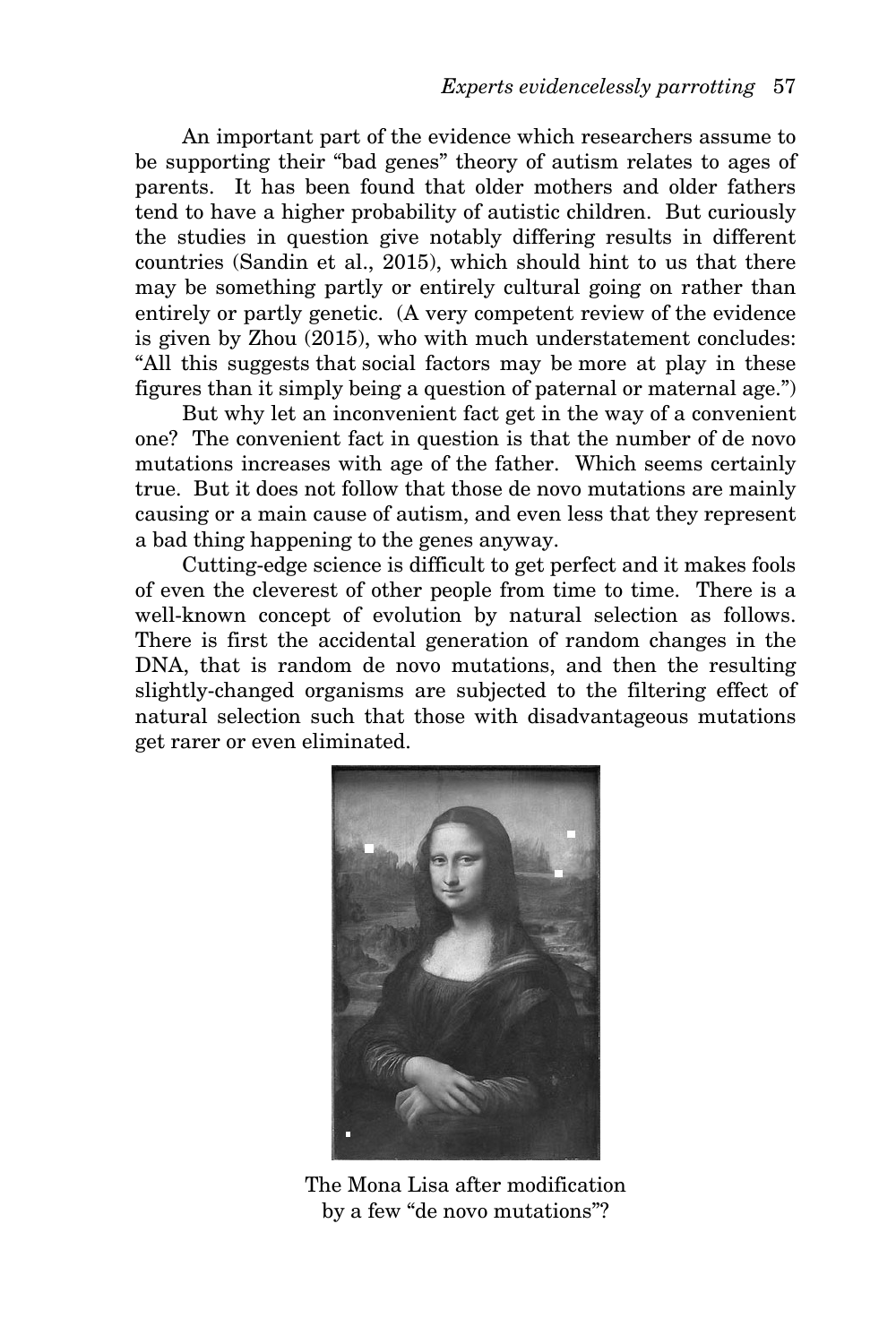It would be useful to think here of a famous painting such as Leonardo's Mona Lisa portrait. The mutation process could be thought of as analogous to a blind child randomly dabbing a paintbrush at that painting. The point is that the Mona Lisa painting has been the result of much patient work and developed skill, and so just about any random change to it would be a deterioration rather than an improvement. Likewise randomly loosening or tightening bolts on a car engine would be much more likely to make it less functional than more functional. And the standard (assumed by most scientists) reasoning about mutations proceeds likewise reasonably to the conclusion that mutations will almost always be deleterious (bad) rather than advantageous (good), considering that our existing genomes are the result of millions of years of constant natural selection towards "perfection". The familiar talk of radiation tending to cause harmful mutations is seen in this same light of mutations being bad.

But..... (with sincerest apologies to those Cambridge medical graduates) But...., well, to explain this I will use another of my analogies. This involves two elderly Bechstein pianos of my acquaintance, the one a youthful 122 and the other 123. Various springs, strings, and weakly brass bridgepins died many years ago and have had to be carefully replaced. But their soundboards live on, sounding extremely much like high-quality new ones would.



 And yet piano soundboards are noted for often degrading over the years (even some from S...you-know-who). The sound can be dependent on some very precarious engineering, where a difference of less than a millimetre can make the difference between excellent and abysmal. Anyone who's played around many pianos knows that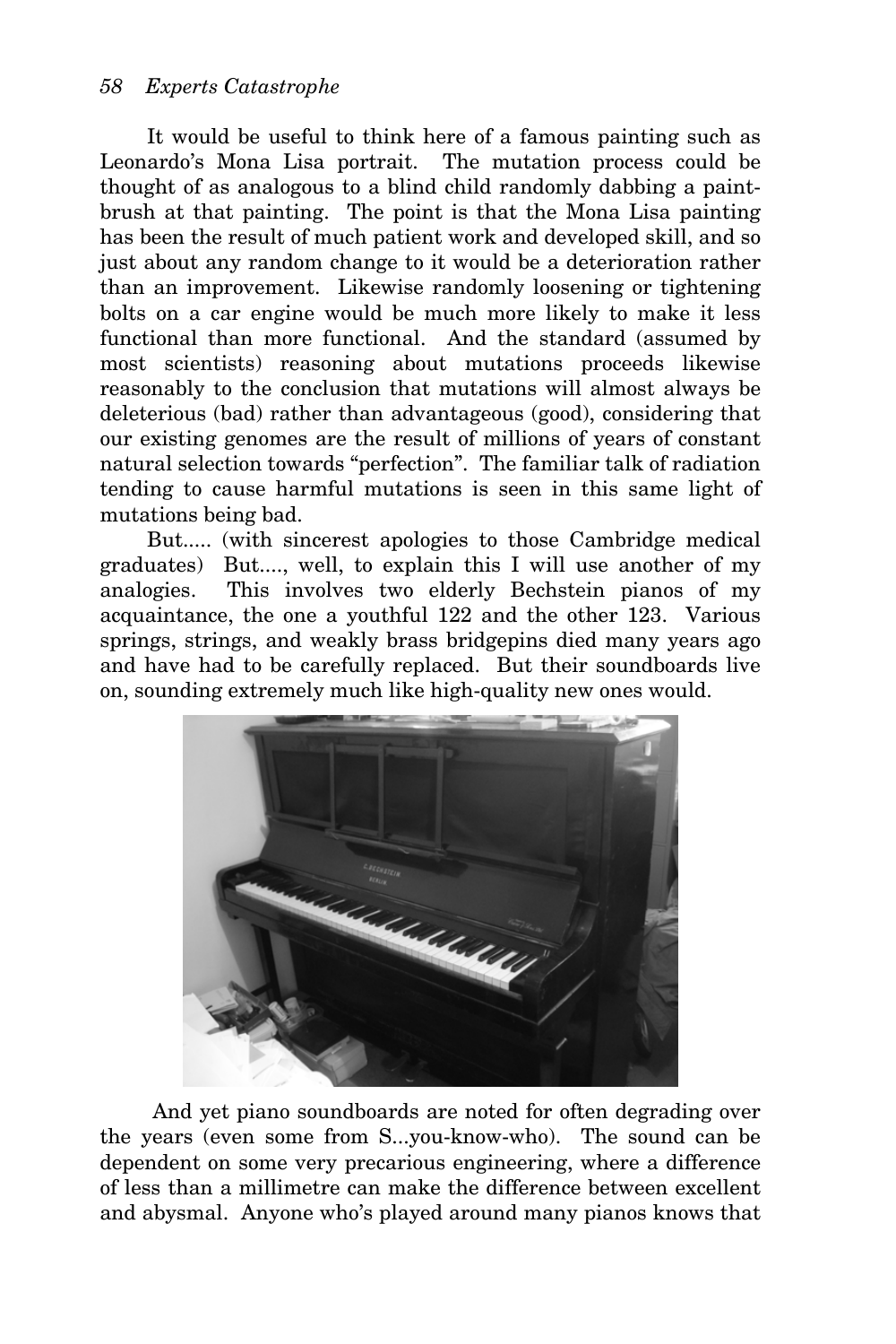even new ones can have poor tone, and that many have turned into key-controlled drum-kits or worse a long time before they reach 80 years old let alone more. Yet these two pianos have certainly not had a cocooned pampered life, but on the contrary been grievously abused by previous ungrateful owners.

The secret of these pianos as I see it is that by 1892/3 Carl Bechstein had been progressively refining his design (the cheapo Model 5 upright in this instance) through 40 years and through the experience of many thousands of instruments produced, and as a result he had "evolved" a production formula which was robust and would still sound good even with the occasional random change of something or other.

And the relevance of this analogy about those pianos is that the DNA's production formula of the human body has likewise been refined by evolution, but not merely over 40 years and 30,000 serial numbers, but for vastly longer and more. And it is to be expected that the human body would, like those pianos, have evolved to be something that is robust and not easily defuncted by just a bit of change. I'll now go into this in more detail.

The first thing is that genes are not all equal units. Some genes have vitally important effects such as relating to sickle-cell anemia. Many other genes appear to have much more marginal importance or even none at all. It follows that mutations cannot be all equally important either.

The second thing is that not all changes of genes are equally likely to occur.

And a third, key, thing is that by reason of the stabilising refinement (in humans as in Bechstein's pianos), the genome *itself* will have evolved, such that easy but bad changes are few and far between, whereas easy but non-deleterious changes are very common.

And a fourth, even more key thing is that there is no such thing as the ideal "perfect" person with "perfect" genome. As I explained back in the published theory paper if more than a handful had bothered to read it, there are reasons why genetic diversity (and hence genetic change, hence those nasty *de novo mutations*) can be actually *advantageous*.

Here another illustration may be useful, this time an actuality rather than mere analogy. Anyone with experience of Olympicslevel fly-swatting will be well aware that flies do not all behave the same. Some keep crawling around on the window-pane, others jiggle around a bit then have a rest below on a book instead, and so on in various variations. Clothes moths have even more diverse personalities despite their flour-grain-sized brains. Without such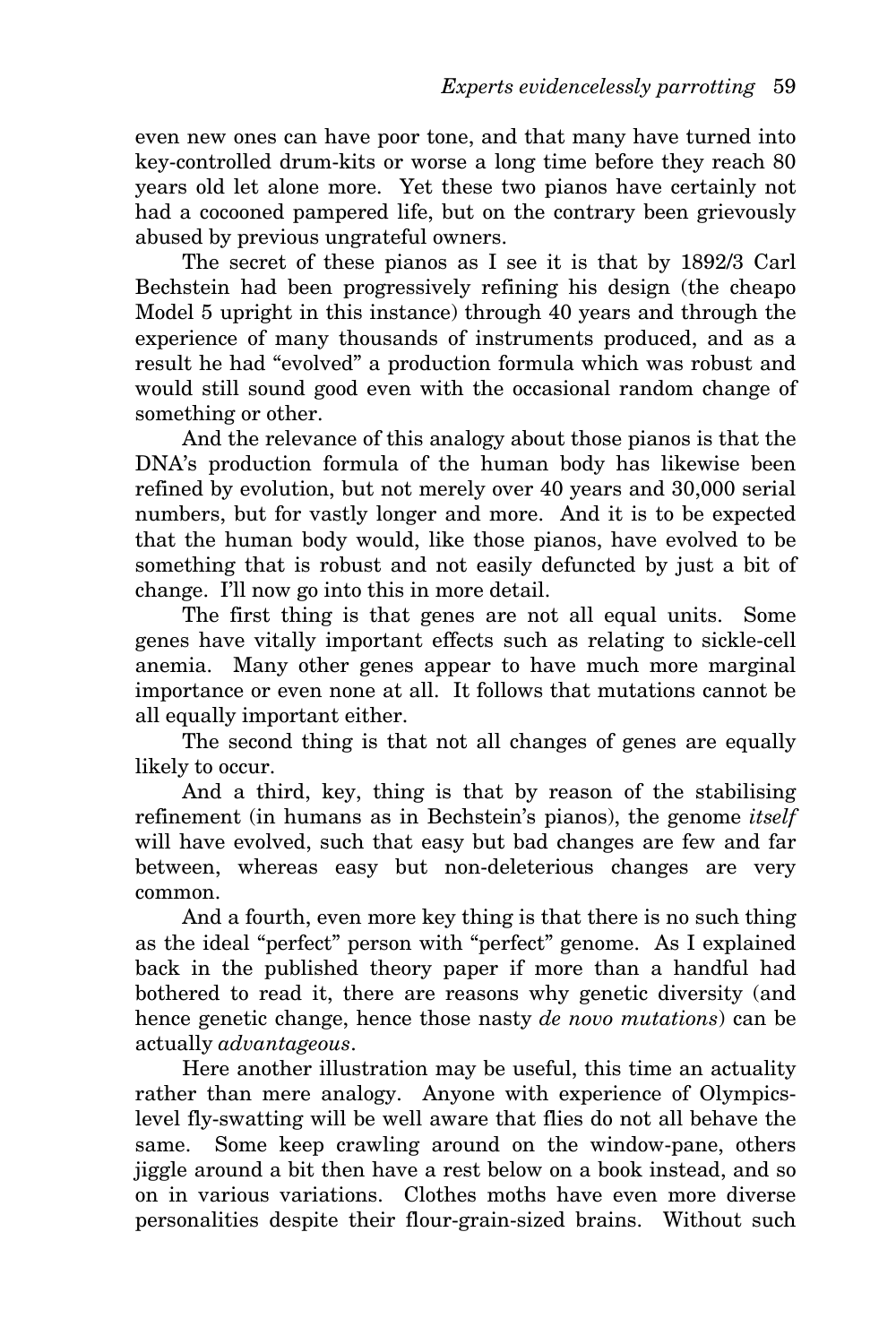unpredictable behavior the flies and any other such species or group would quickly get eliminated by predators or other enemies who could easily anticipate what they were going to do next. There is also advantage in not having all individuals competing to fill exactly the same niche (locationally, occupationally, or food preference etc.).

So evolution can be expected to actually *favour* some appropriate de novo mutations, especially in respect of behaviour, and the notion that they are most likely to be deleterious (under normal conditions such as without intense radiation) is unsound.

This positive importance of genetic change is reflected in the work of Nobel laureate Werner Arber (2014), who refers to "natural strategies of genetic variation", and "a multitude of specific molecular mechanisms to contribute to the overall spontaneous genetic variation.", and "reports on cross-species gene transfer, as well as recent DNA sequence comparisons, speak clearly in favor of a general validity of the relevant natural laws of genetic variation for all living organisms."

Some further elaboration about this corrected understanding of genetics and mutation is provided in an appendix to this chapter.

~~~~~~~~~~~~~~~~~~~~~~~~~~~~~~~

(You may at this point wish to turn to that appendix to this chapter, pages 70-77, then return back here thereafter.)

~~~~~~~~~~~~~~~~~~~~~~~~~~~~~~~

The appendix shows that the latest research confirms that my understanding is correct, and that the outdated but still-predominant would-be wisdom is mistaken.

Thus the evil genes autism theory is unsoundly founded on a false assumption of how mutations fit into the processes of evolution.

I indicated above that one should expect the main reasons for the associations with parental age to be cultural rather than genetic. But let's first take a silly idea to its logical conclusion. The idea swimming around is that older parenthood causes inferior offspring and so parents should be encouraged to have their children earlier. There's a slight problem with this advice, because the age association with autism and with those de novo mutations goes near-linearly right back to age 15 or earlier. So on this logic we should be advising 15 year-old boys and girls to have families straight away before legal adulthood so as to avoid those supposedly horrible autistics being born. Meanwhile in the real world.....

In the real world I explained many years ago that autism is associated with higher IQ, higher SES, more beautiful faces, and higher biological superiority generally, because the antiinnatia genes tend to produce all of those. Oh.... and "immaturity of general appearance" (Wing, 1976, cited in my theory paper). The average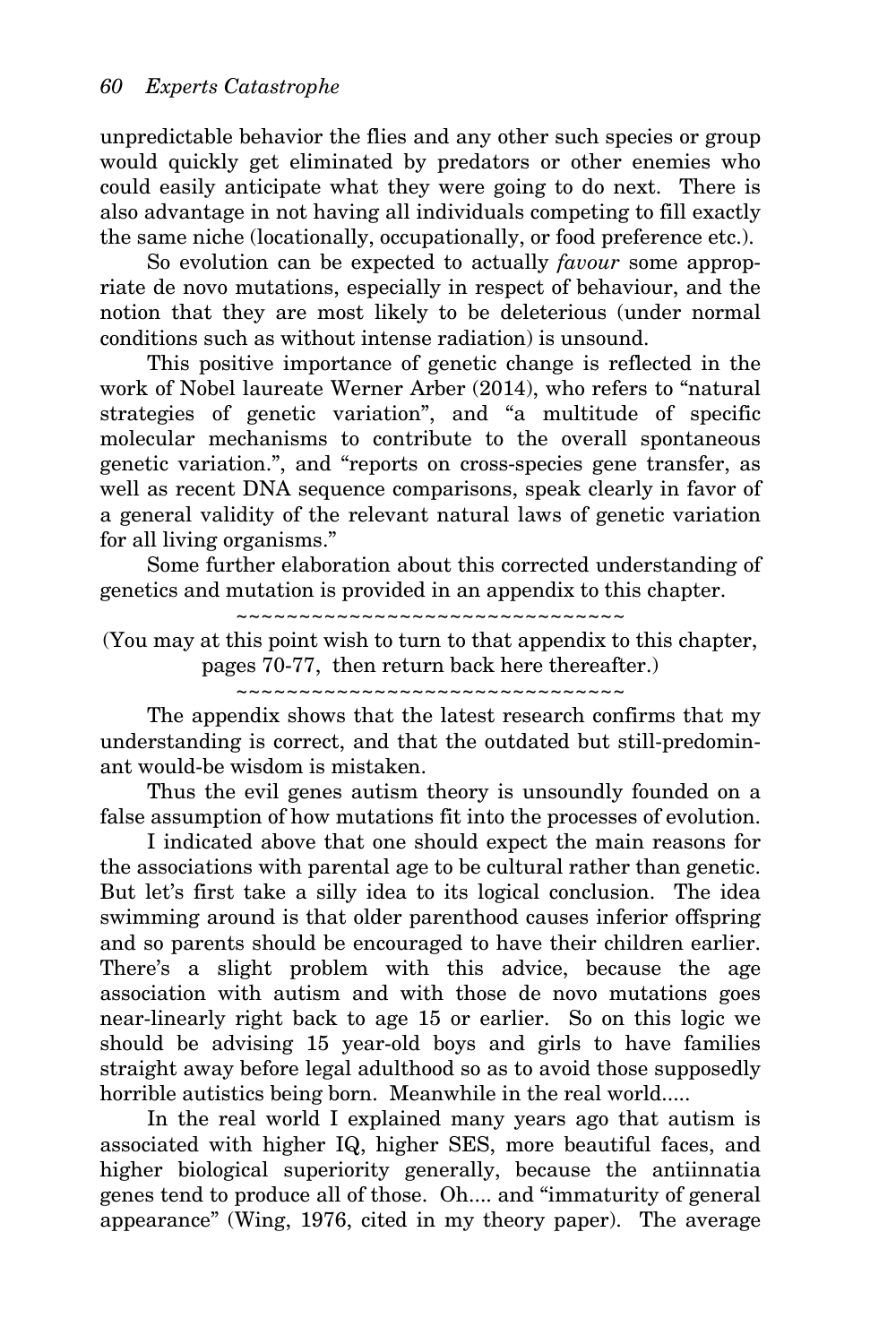45-year-old man in many countries is an ageing slob who (a) is no longer attractive to youngish women, (b) probably has enough on his hands already children-wise (in terms of energy and money earning means), (c) is probably not physically up to any more fatherhood anyway, or at least not much bothered, and (d) quite likely dead and buried already anyway. Meanwhile the high-SES (and "immaturelooking") 45-year-old is just getting into his stride as a self-made zillionaire, or semi-celebrity, or starting a second family after a first has flown. Thus the reason why the older father has more autistic children is not because his genes are inferior but precisely because his genes are (biologically) *superior*. And likewise the underprivileged teenage schoolkidparents family have fewer autistics precisely because they have less of the antiinnatia genes for biological superiority. By the way, I haven't said anything about moral/ethical/cultural superiority here. I am merely referring to biological propensities to successfully continue the lineage to grandchildren and onwards.

For those whose brains did not stretch sufficiently to take on board the previous paragraph, I shall add here that I have just now entirely by chance encountered an article about Jeffrey Skoll, a 47 year old billionaire, who says "*I don't have kids yet, but when I do,* there's only so much I think they should have. They can make their path their own." (Grant, 2012).

And here's another. Al Pacino, described as "one of the greatest actors in all of film history". His three children were born when he was 49 and 61 years old. "The joy of work is what keeps me going."

And "Millionaire nightclub owner Peter Stringfellow is to become a father again at the age of 72."

And add these too: Frank Skinner (55), Gordon Brown (55), Sir Paul McCartney (61), Rod Stewart (66), Clint Eastwood (66). And Rupert Murdoch having two children in his seventies.

Reality dawned yet?

And so by marrying that cute guy in the same student year as yourself you may minimise the risk of your children turning out to be geniuses or superstars, or even just really nice guys and gals.

In summary about this supposed "disorder", there is no evidence that autism is a disorder, there is huge obvious evidence that it is not, and the only theory that actually accounts coherently for the syndrome explicitly endorses the concept of autism as being just a part of the normal variation of human (and non-human) life.

Interestingly Simon Baron-Cohen shares my disinclination towards the disorder word, preferring to refer to Autism Spectrum Condition, ASC. This probably reflects that he like myself has come to autism from studying psychology rather than psychiatry. The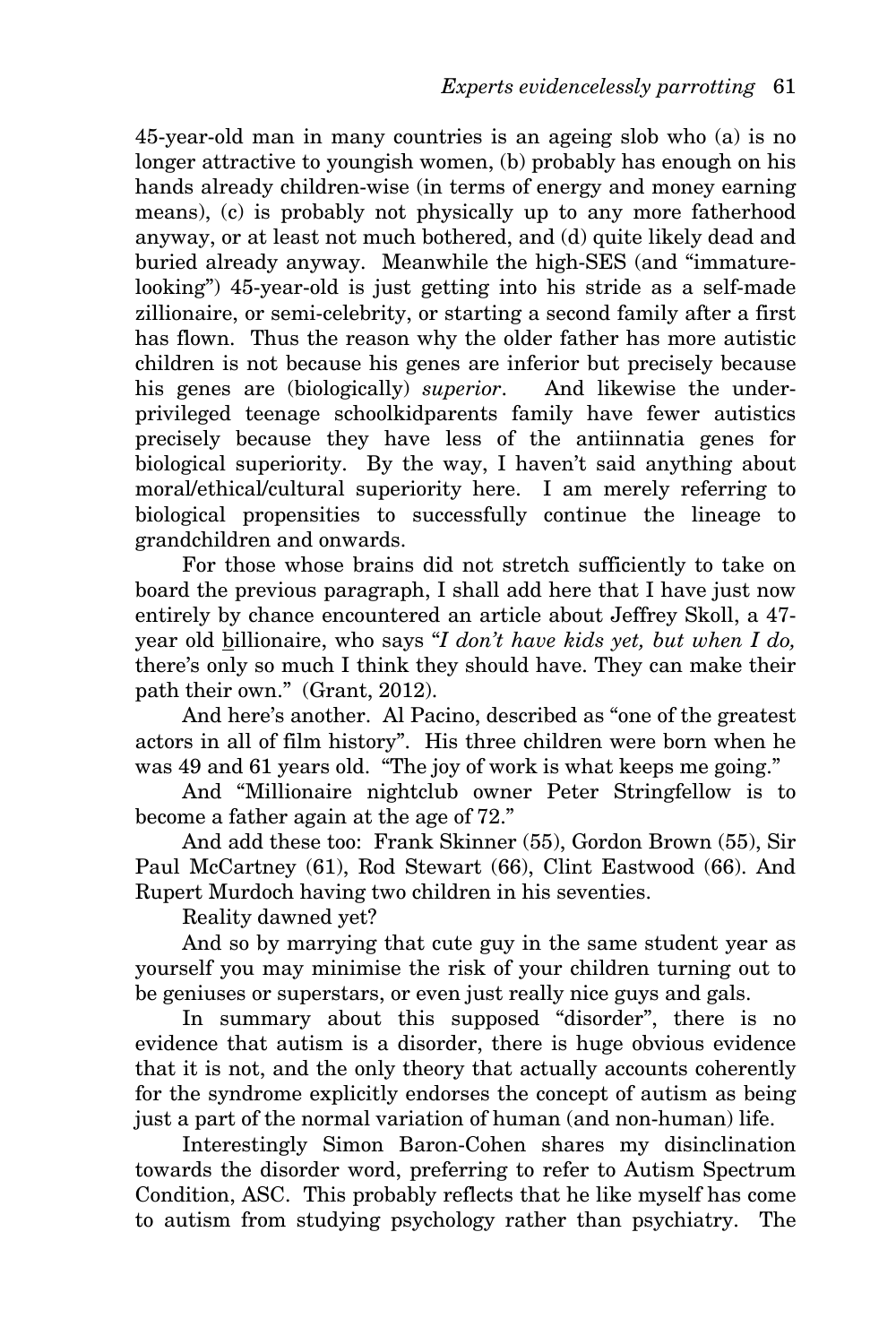psychiatrists have trained at med schools so they see every difference as a disease to be treated, whereas the psychologists see it as part of the multi-dimensionality of human diversity to be treasured and wondered at.

Not everything the autism researchers do is wrong. The latest edition of the Diagnostic and Statistical Manual (DSM-V) has made some progress, eliminating Asperger syndrome and adding five or so levels of severity to the "diagnosis" of autism. This is properly justified because there is no scientific basis for a distinction between autism and Asperger's. It was merely a historical accident that Kanner and Asperger made simultaneous rediscoveries of approximately the syndrome described by JL Down in 1887. But the DSM-V is still light-years off course in still containing the pseudoscientific notion of "Autism Spectrum Disorder" aka "ASD".

Here's two last paragraphs about the "disorder" word, namely of why such inexcusable baseless false language is being used. Parents who have autistic children are in many cases very upset about them (and very tired by the extra demands involved). They hoped their children would grow up to be clever and social and get on in life but instead they find them problematic in various ways. They think that their child ought to have been "normal" and that something has "gone wrong" such that they "have" this something "wrong" with them which is not what they should have been. We have to sympathise with the parents using this language but it is simply not factually correct. And so it must be rejected, even though the situation is not entirely that simple as I will now explain.

I will present in a later chapter the evidence that most cases of autism nowadays are being caused by mercury vapor poisoning from dental amalgams. In such cases, something has indeed "gone wrong", namely they have got mercury poisoning, and they do indeed "have" something, namely excessive mercury. But it remains the case that the excessive mercury is not the autism. And some cases of autism could be entirely due to very high levels of the antiinnatia genes, especially where two ultra-high-IQ ultra-classy parents are involved. In such cases the child simply IS autistic and does not "have" anything other than too much of a good thing genetically. I don't know for sure whether there is or can be any cure or treatment for such a condition; maybe yes maybe no. I hope to have more to say on the matter at a future date.

(By the way, and this is a most important point here, as most autism is now caused by mercury poisoning, researchers who think they are studying autism are as often as not actually unwittingly studying mercury poisoning instead. And in consequence they become even more convinced of their false notion that autism must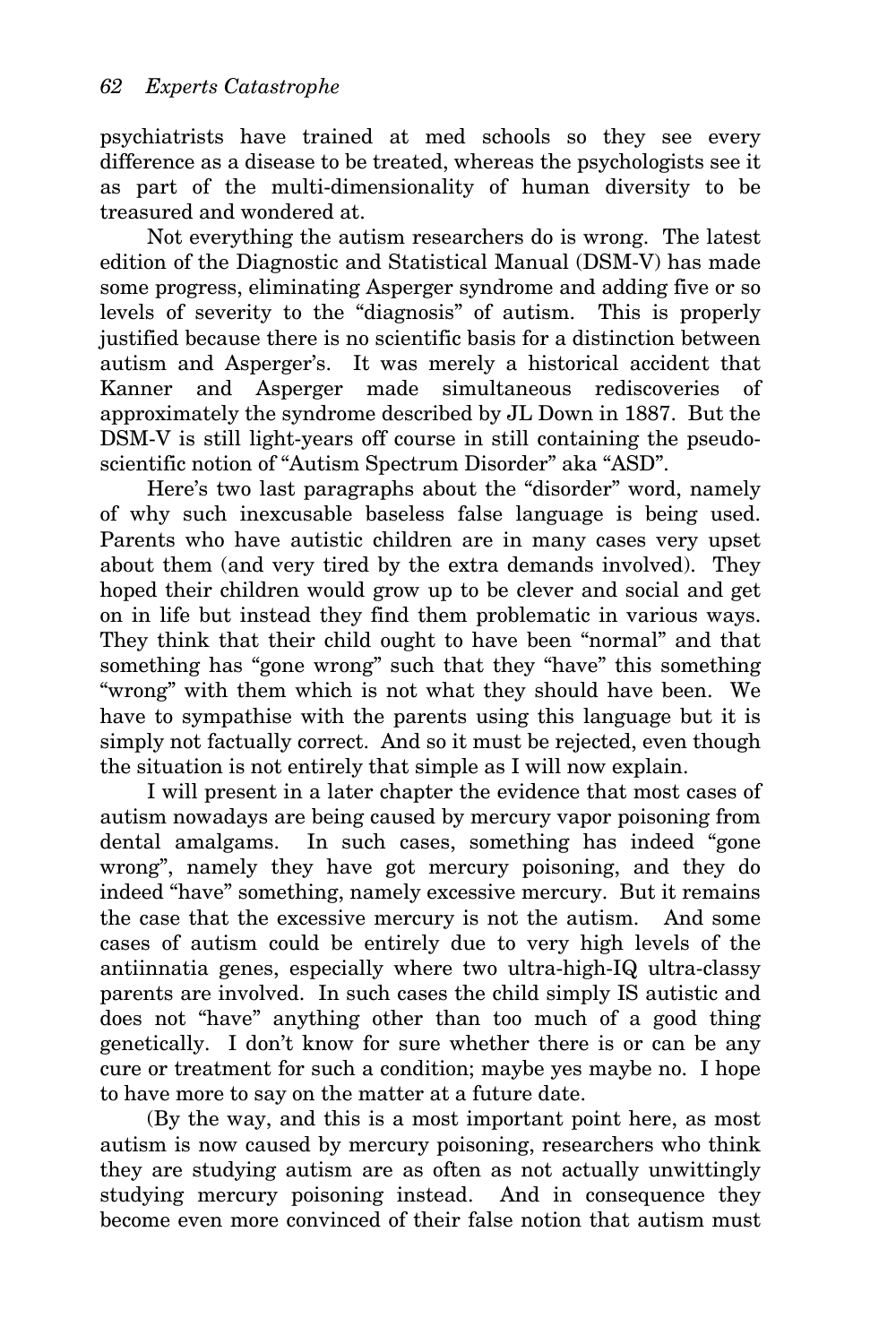be some disorder of the body. There's even a book titled "Autism: Oxidative Stress, Inflammation, and Immune Abnormalities." (Chauhan et al., 2009), which expertly overlooks that that's three major consequences of mercury listed in its title!)

In addition to the parents' preference of terminology, there is the researchers' preference. Saying that your research is about a terrible "disorder" sounds a lot more important and prestigious than saying you are just studying some atypicalities of behavior. And the false "disorder" language gives your research career a free pass to the medical charities funding world. And why bother with mere scientific truthfulness when you can get promotion so much easierly by means of false propaganda drivel-words?

Oh, but!.....surely the researchers are merely using the terminology officially established in the DSM (Diagnostic and Statistical Manual), as they should? But this notion is incorrect. The researchers are supposed to be the leading edge of understanding. It is the DSM that is supposed to be following the researchers rather than the other way round. And furthermore, the DSM is very far from being the uncontroversial, evidence-based tome of accumulated competence which it tends to be assumed to be. The book *Cracked* by James Davies (2013) does a good job of discussing the not-so-impressive reality underlying the DSM. And even the chairman of DSM-3, Allen Frances, came out of retirement to publish a similarly scathing condemnation of DSM-5.

The DSM is profoundly misconceived in another respect. It is trying to serve three distinct purposes and ends up serving none properly. We need:

- (a) A ("scientific") answer to the everyday question of "what is (the proper definition of) autistic"? (or "how does autism manifest itself?");
- (b) A working criterion for researchers to use to sort people into "autistic" and "control" in their studies, for instance studying whether autistic people have longer fingers than controls;
- (c) A working criterion for clinicians and administrators to decide who should qualify for disability services and support.

And there is no reason why those three things should be anything like identical. Indeed the latter criterion would properly take major account of the practical impact of any disabilities, which is certainly not any proper part of the other two. What a ridiculous muddle. (Though at least it was written by graduates.)

Update: Unlike most academics Professor Casanova has a quite good blog on the public internet, titled "Cortical Chauvinism".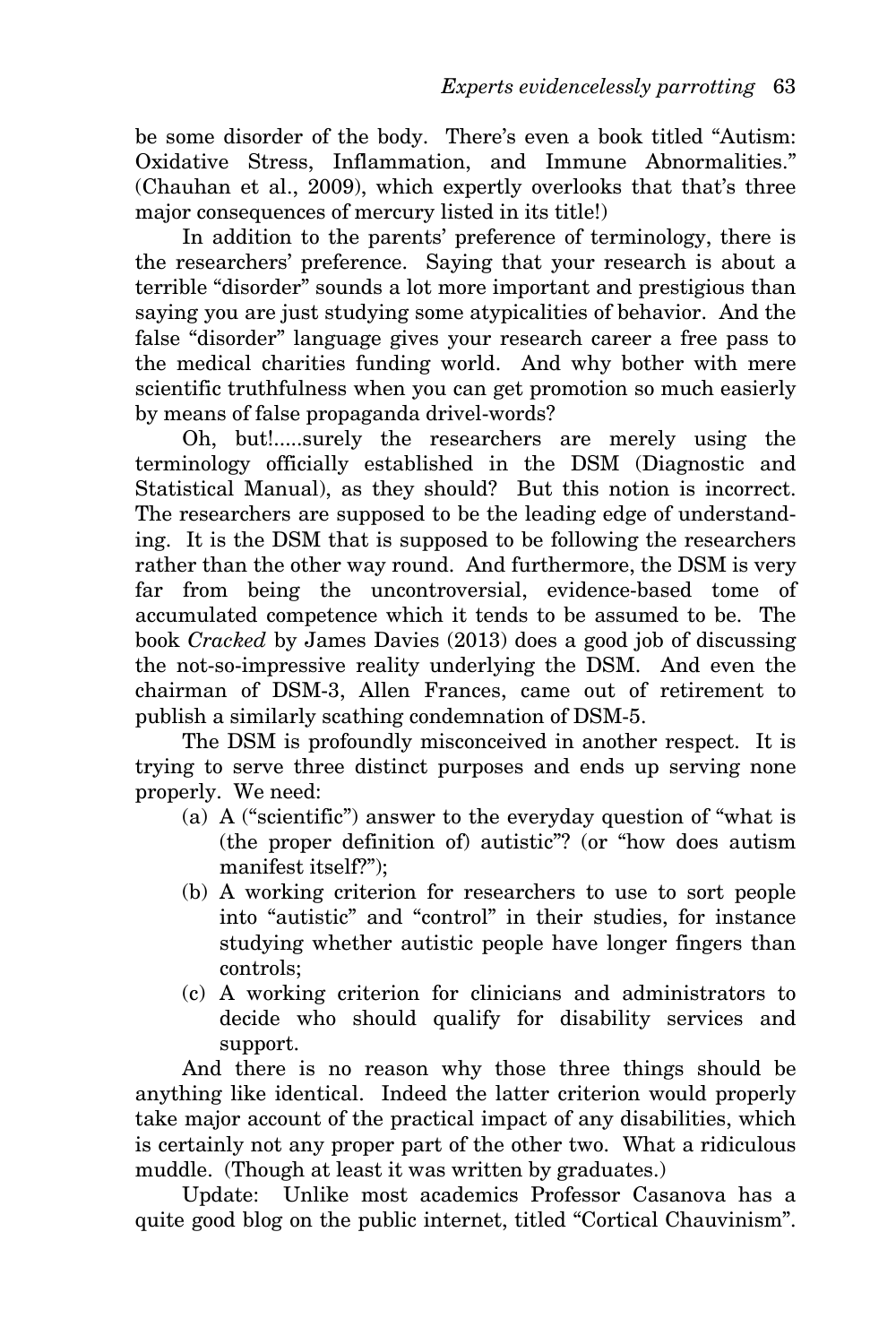Subsequent to my sending him an early draft of this chapter and now having finished writing the rest of this book, I notice that he has meanwhile put up a blogpost defending the standard notion that autism is a disorder and not an aspect of normal variation (as the antiinnatia theory entails). I guess he's waiting for me to reply to it!

Anyway, it appears to me that his most cogent (/least uncogent) new point is that a high proportion of autistics have seizures (epilepsy). To which I have two points of rejoinder. Firstly, most autism nowadays is caused by mercury, and seizures are known to be one of the symptoms which mercury can cause. The brain processes causing seizures appear to be poorly understood anyway, but a websearch of { mercury seizures } shows up numerous people identifying mercury as a cause of seizures, including a report titled "Effects of continuous low-dose exposure to organic and inorganic mercury during development on epileptogenicity in rats" (Szasz et al., 2002; Klinghardt, 1998). This is of course *yet more* evidence in support of my claim that perinatal mercury has caused the autism increase – while also causing that epilepsy as well.

Secondly, an outright "disorder"-like symptom can still be the result of pure "normal" variation. This is exemplified by variation in height of humans and indeed of other creatures. Above a certain height, the gravity forces on the bones become excessive such that they tend to break or have joint failures. Of course in practice that causes natural selection to disfavour people being too tall, such that such problems in practice are rare. (I can think of other examples of the same principle but they would take too much space to explain here, especially as one such suffices anyway.)

Finally here, I have not yet explained my point about autism not being a characteristic of just the brain or even just of the body. It would be better if I leave that explanation until after you have read the presentation of the antiinnatia theory first so I can take it from there. Meanwhile here are some examples of de-irrationalised language for you to practice with.

Autistics with childness Persons with degrees (usually incurable, sadly) Women with Blackness Men with Muslimness Persons with Professorships Persons with Doctorates Researchers with Academism Spectrum Disorder

"And now please let me introduce our speaker with distinguishedness Irva Hertz-Etc, who is a Person with Doctorate and Person with Professorship, and may soon also be awarded a diagnosis as a Researcher with Academism Spectrum Disorder...."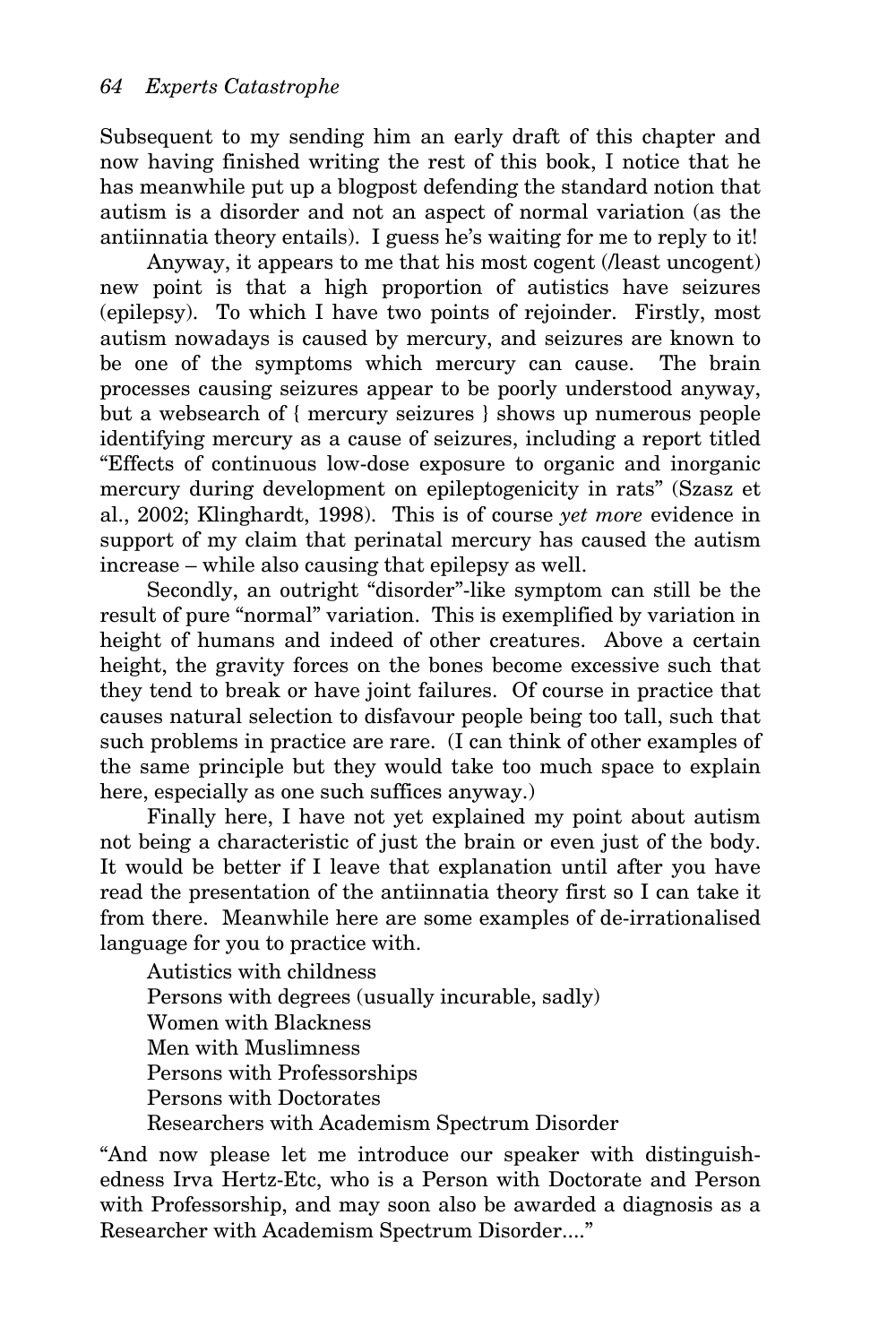## **Yet more abusive language from academics**

A further word which many researchers have become routinely accustomed to misusing is *hypothesis* (or in plural, *hypotheses*).

In later chapters here I will be presenting one or more theories. In the first chapter here I have already explained the evidence of how the medical science bureaucracy's research has become grossly perverted by a hostility to new theories to such an extent that it barely merits recognition as genuine science any more. A symptom of that perverted hostile attitude is misuse of the word "hypotheses" to refer to what are actually theories.

It is impossible for a theory to be a hypothesis and impossible for a hypothesis to be a theory, because they are categorically different things.

The "fuzzy" sciences such as psychology, sociology, and clinical and epidemiological medicine use what is known as "inferential statistics" to ascertain whether a "statistically significant" effect or relationship has been observed in a study. Every student of those fields learns about testing the *"null hypothesis"*, which is.... well please let me explain from the beginning.....

You can generally tell a hypothesis from a theory by the fact that a hypothesis can't have the word *"because"* or *"causes"* incorporated into it. For instance:

"Autistics look cuter" = hypothesis.

"Autistics look cuter because the antiinnatia suppresses the geneexpression of idiosycracies of their appearance" = theory.

"There is a higher prevalence of autism in Las Vegas" = hypothesis. "There is a higher prevalence of autism in Las Vegas because it has been invaded by Martians recently." = (somewhat daft) theory. "Banging a hammer on your finger is followed by more pain" = hypothesis.

"Banging a hammer on your finger is followed by more pain because the pressure causes injury to the finger, which activates pain receptors which then send impulses down nerves to your brain where the impulses are interpreted as pain." = theory.

"Higher mercury intake is associated with higher autism scores" = hypothesis.

"Mercury causes autism" = barest-bones basic theory.

"Mercury causes autism by (/because of its) selectively suppressing gene-expression" = slightly more developed theory.

"Mercury causes autism because [process a; process b; process c...] as is evidenced by [observation a; observation b; observation c...] which are logically related to those processes by [reason a; reason b; reason c...]" = highly developed theory but which *still might be a load of rubbish*. But can never be a "hypothesis" just as a sandwich can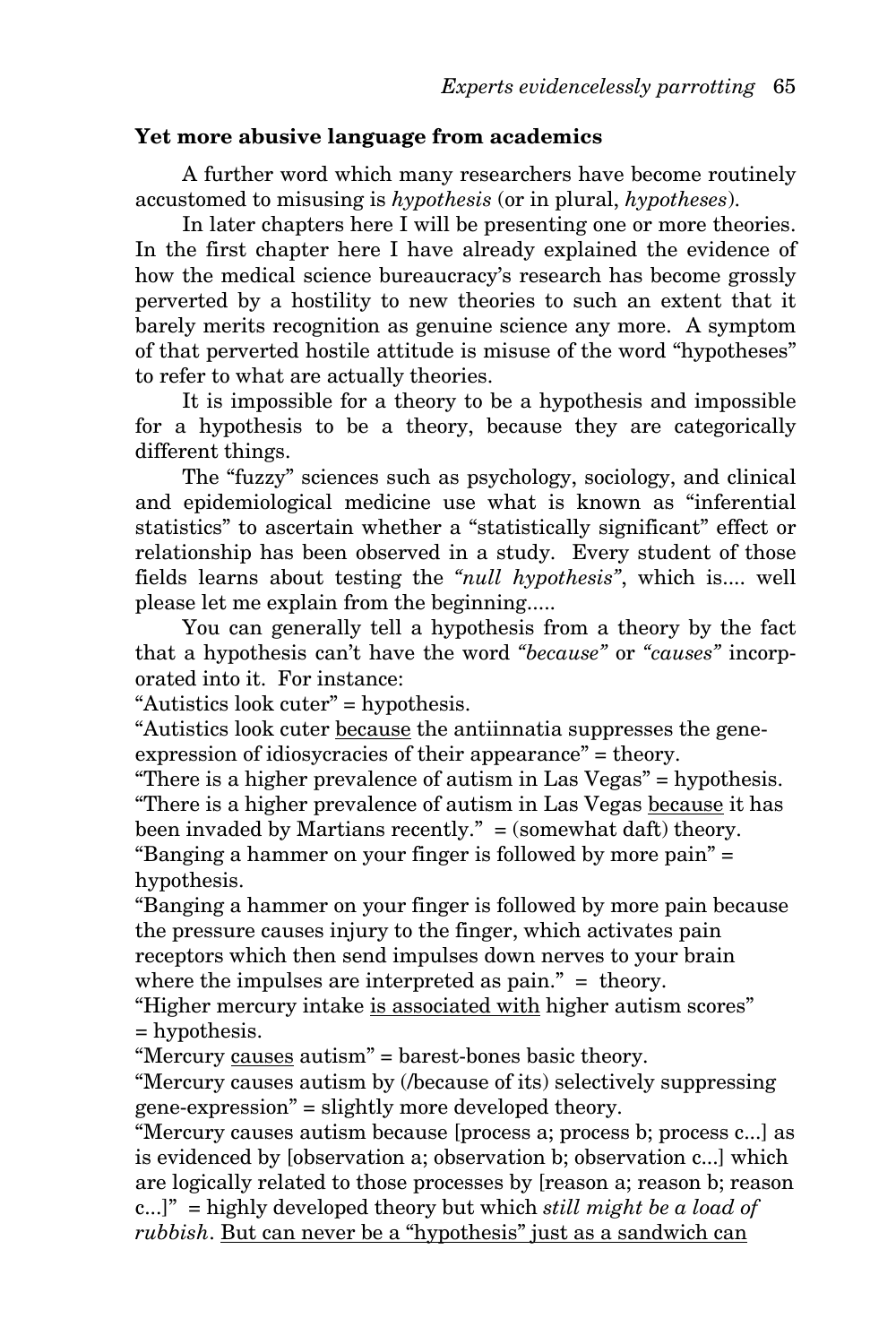never be a lunchbreak.

Another useful way of understanding it is that a hypothesis is a putative answer to a "What is the fact of the matter?" question, whereas a theory is a putative answer to a "Why is it so?" question.

Now back to the students studying inferential statistics, which is a very important part of your own education here. Most research studies are investigations of whether more of x is associated with more (or less) of y, such as "Is there more autism in areas where more of the cars are red?" Or something similar. The *null hypothesis* is the (alternative) hypothesis that there is no such association or difference. So from the examples above we can see null hypotheses to test such as:

"Autistics DON'T look cuter."

"There is NOT a higher prevalence of autism in Las Vegas."

"Banging a hammer on your finger is NOT followed by more pain." "Higher mercury intake is NOT associated with higher autism scores."

 At this point I shall hypothesise that I have sufficiently explained to you the categorical difference between a hypothesis and a theory. Pending evidential confirmation of that hypothesis, I shall now move on to the way the word is regularly abused by academics.

Things vary in quality and worth. A brand new Ferrari is a car but a rusted bashed 20-year old Ford with broken windows and clattering engine and worn tyres is likewise a car, and not some sort of "carpothesis".

Likewise theories vary greatly in their quality and worth. But it gets more complicated. You will often encounter the phrase "The theory that ......" (usually followed a bit further on by "has been disproven by numerous studies"). This is where you can get confused. Consider for instance "the theory that mercury causes autism". This is not the same as "the theory that mercury causes *all* autism" or "the theory that mercury causes *some but not all* autism", or even the same as "the theory that mercury is one of the factors in the causation of autism". Such distinctions are important, because these are simply not the same theories even in basic outline.

But I have made a mistake in the preceding paragraph. Did you notice it? It's this. There is not one single "theory that mercury causes autism". Rather there can be many. Including a subcollection of "theories that mercury kills braincells and thereby causes autism". Those ones I don't personally rate very highly. Then there is the theory that "mercury randomly binds to DNA and thereby acts as an antiinnatia factor and thereby causes autism". Which is one which I argue for in later chapters here.

A theory such as "Autism is being caused by visiting Martians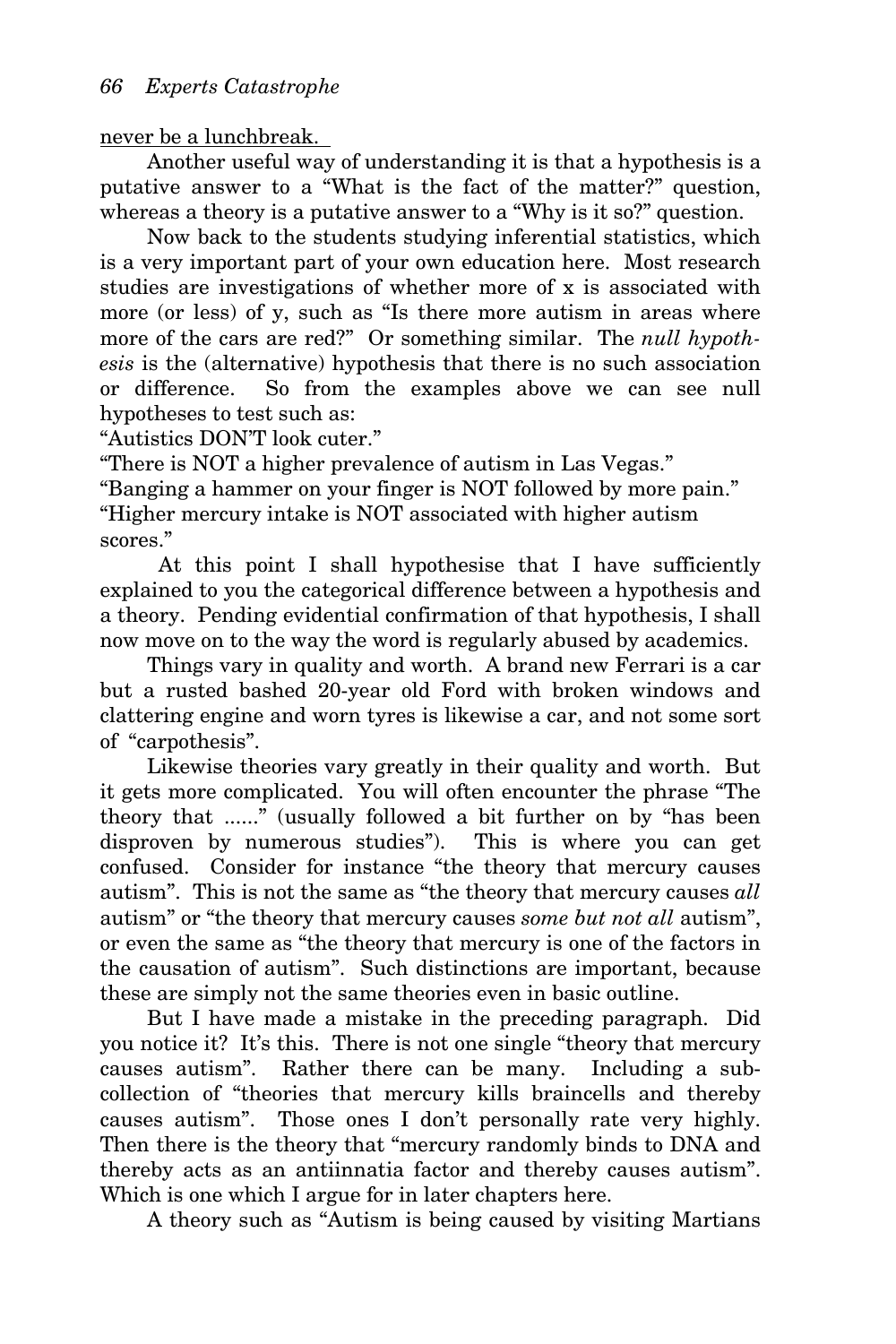because Martians are yellow-striped and the yellow stripes are very relaxing and that relaxation causes people to learn foreign languages which is the main symptom of autism." is a load of rubbish. And yet it is a theory none the less, just a very rubbishy theory. Likewise "Autism is now being caused by the absence of mercury from most modern vaccines" is a theory of very low credibility. But it still cannot be a hypothesis.

And here's a crucial point. Even a very decent theory wellsupported by evidence and argument, if it is nevertheless new and thus has not yet undergone some process of bureaucratic herd endorsement (baah!), tends to be treated with the greatest of hostility as evidenced in the preceding chapter. And as part of the process of contempt, it is belittled as supposedly not even being a theory anyway, but as something supposedly categorically different, namely a mere "hypothesis", just as a Person with Professorship or Person with Doctorate is somehow categorically different in their very essence from a mere unqualified "person". In the statusobsessed mindset of academics, a theory can only be an outstanding great discovery by a Darwin or Einstein, whereas Simon Baron-Cohen's disputed theory that high fetal testosterone is a major cause of autism can only be a piddling "hypothesis" (not that I rate it much myself either).

Wikipedia declares that "A theory is a well-substantiated explanation...", and "Theories are the single highest level of scientific achievement". Meanwhile some famous journals such as the Lancet and Nature have a category of articles they call *"Hypothesis"*, and yet they clearly must be having in mind would-be theoretical explanations given that they are required to have not yet been "tested" and yet take up up to 1500 words whereas just about any genuine hypothesis can be stated in a single sentence such as the examples above. It is impossible to take a whole article to propose the hypothesis that "Vitamin C intake below 2 mg is associated with autism a year later (but *no-one has tested it yet!*)". I've just done it fully in that sentence there. But it could take an article to propose the theory that "Vitamin C intake below 2mg causes autism because [process a; process b] as supported by [reasoning c; reasoning d]".

And that position of Wikipedia and the academic parrotting is arguably a very harmful terminology, because just about every great theory starts its life as a mere rough idea to which only later is there attached more and more evidence and reasoning. And the last thing we need for the advancement of science is such a false pseudocategorising barrier blocking even more the way to recognition of new and better understandings.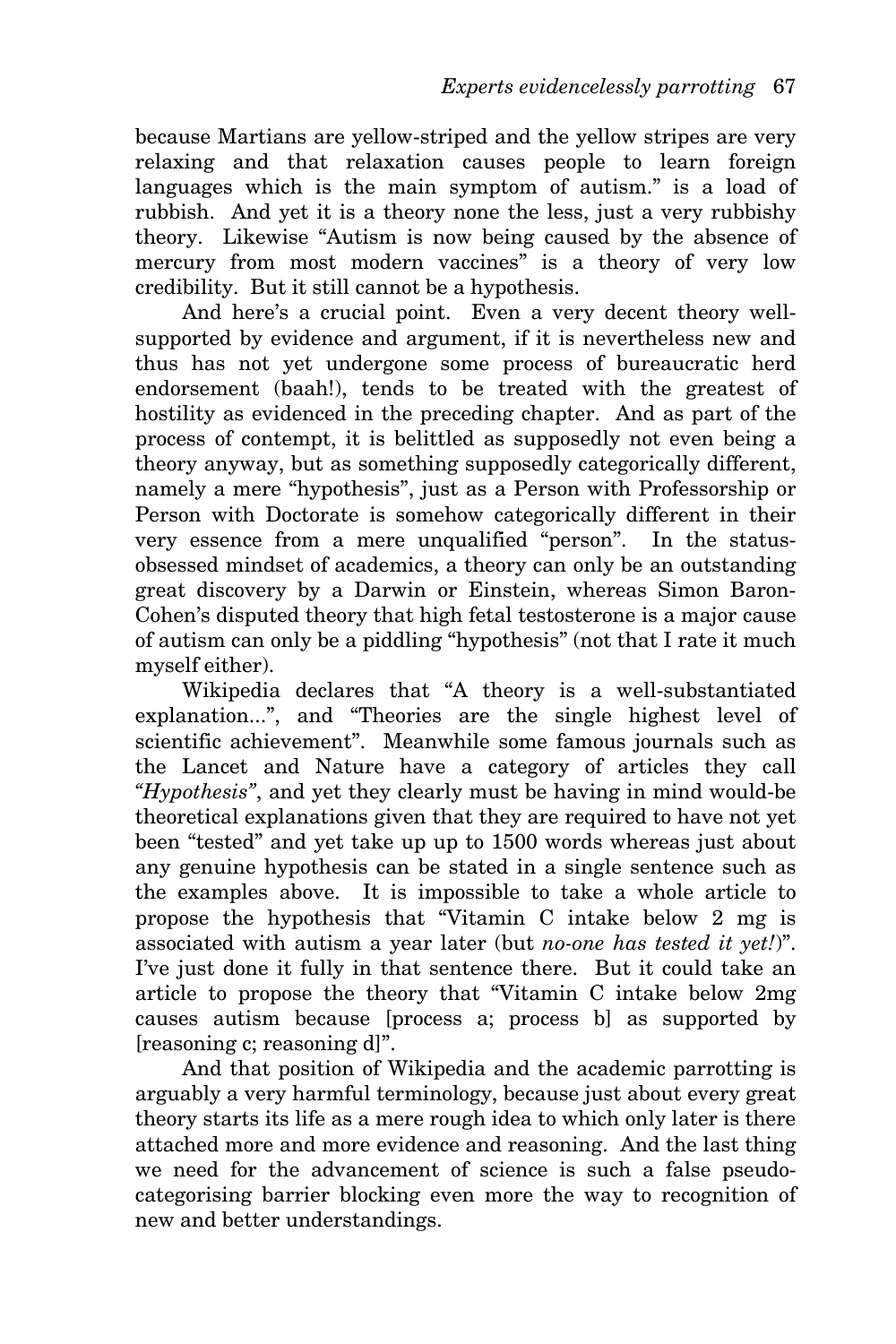And the other last thing we need is such sloppy abusive use of the terminology which makes it all the harder for readers to accurately understand what writers are talking about.

And no, the fact that x million people have sloppily abused some language for decades does not make it acceptable or valid via some rationale that "words only mean what people mean them to mean anyway". Which people, when, where, why? Certainly not myself. I have higher standards and will not be lowering them for any number of superior experts.

## **The autism increase controversy**

The following Chapter 3 contains a discussion of the notion that there has not really been an increase of autism in recent decades. That notion is also revisited in Chapter 12. But it would be useful add some further prefatory content here for unpicking the false reasonings of those denying the increase.

Firstly it might be useful to be clear about some motivations. Such motivations do not necessarily cause any bias, but being aware of them can enable due scepticism in one's reading of the debate.

A first motivated group are those of the medical establishment, who have a very heavily-developed reflex which could be wellcharacterised as a perversion of the Hippocratic Oath: "First do not admit to doing any harm". This reflex is particularly liable to be excited whenever the word "mercury" is in the air (for reasons that might have something to do with Chapter 3 here). These establishment people are strongly motivated to deny there has been an increase because that helps towards denying that themselves the medics have caused the catastrophe revealed by the increase.

A second motivated group consists of the more fanatical of the "Neurodiversity" or "autism pride" people, according to whose viewpoint autism is never a problem or disability and certainly not a disorder or illness, and "therefore" it cannot have been caused by some adverse factor, and "therefore" an increase cannot have been caused. (This is an example of a very common phenomenon of human mentation, namely adjusting the "facts" to fit the prior theory (chosen for emotional reasons) rather than correcting the theory to fit the actual facts.)

A third motivated group is some parents of autistic children, who are somewhat motivated to find someone to blame and to seek compensation from (though many parents are more motivated to just find out the truth of what caused and what could un-cause the autism). It is only some of this third group who might be motivated to falsely perceive an increase rather than deny one.

The idea that there had indeed been an increase originated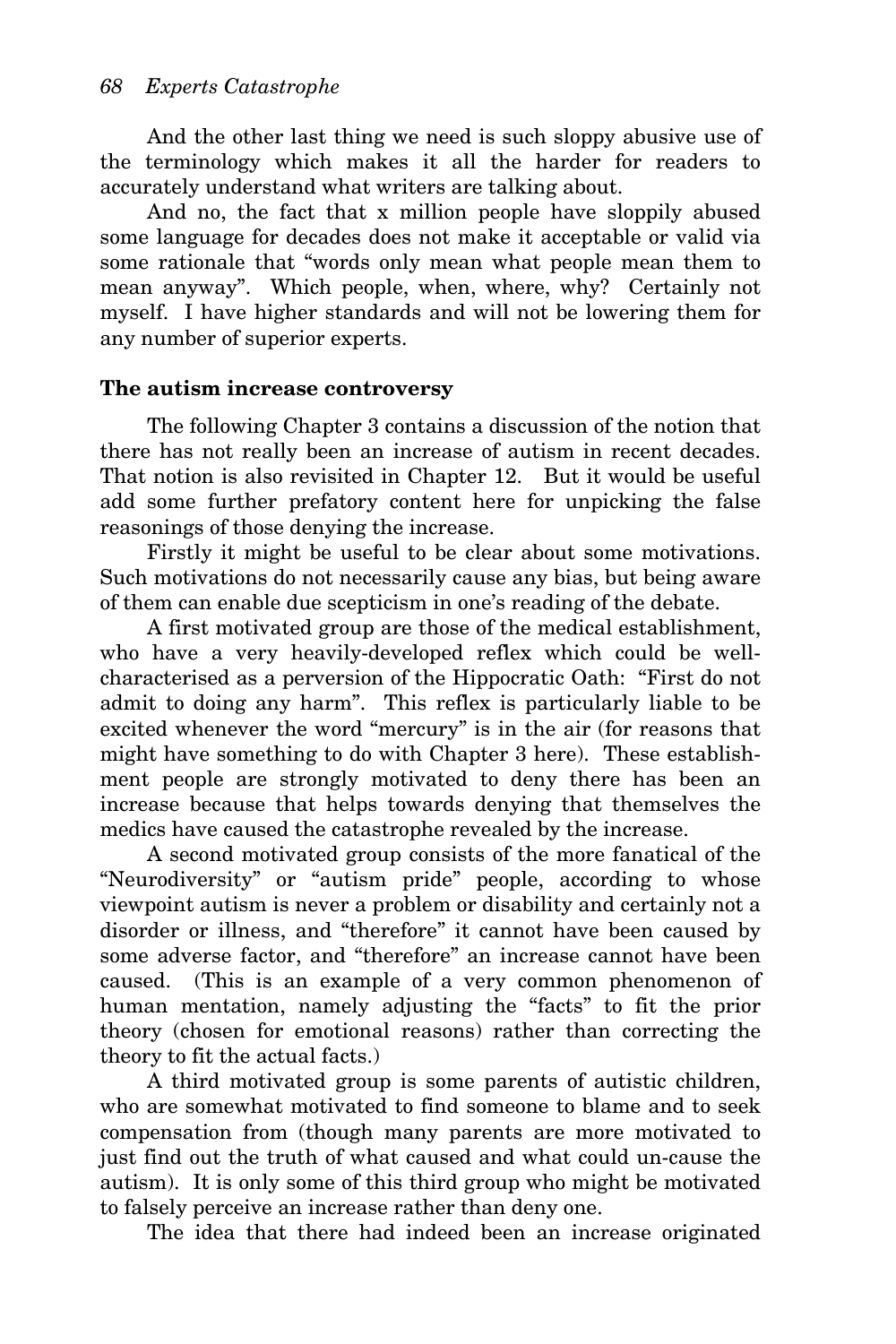with facts noted by researchers in the field. There were the direct observations of people who had been in the field for decades, such as Bernard Rimland, Sally J Rogers, and Lisa Blakemore-Brown, who insisted that there had been a real increase of behaviours. And there were the statistics from surveys of autism prevalence, which showed sharp increases of numbers (and continued to do so).

In reaction against these reports, speculations were put forward by some observers, basically three in number: the increase could be due to (1) widening of the diagnostic criteria; (2) increased awareness; (3) diagnostic substitution (from "mental retardation" to "autism" or "ASD"). Or a combination.

The notion of substitution from mental retardation was argued for in a study by Croen et al., but subsequently Dr Croen ended up agreeing that substitution could not explain the increase of numbers. A decade later the substitution concept was revived in a paper by Polyak et al., whose graph features in Chapter 6 here along with my explanation of its gross incompetence and unsoundness. And autism is very unlike ordinary mental retardation, which is usually characterised by high empathy and sociability and low "cuteness".

The dismissal of the increase in terms of widening of diagnostic criteria is also unsound. A wider category of "autism spectrum disorder" does indeed now exist, but the increases have also been observed in respect of the two diagnostic concepts separately (Blaxill 2004) and with care taken to keep the criteria constant.

The remaining ground for doubting the increase, namely in terms of increased awareness, seems very credible at first glance for anyone who has not actually been involved in the field for more than a few years.

And yet on only slightly more reflection, that attempted explain-away in terms of mere increased awareness is laid bare as the most utterly absurd one, as shown in Chapter 12 here. That some prominent "experts" have resorted to such claptrap and are still doing so, is symptomatic of the forcefulness of the malign motivation of "do not admit to doing any harm", which was the first on my list above here.

In support of the official increase-denialism quackery there has been created a whole mythology of a fictional "lost generation" of older autistics, as discussed in Chapter 12. Under this crackpot pseudo-science, we are asked to believe that huge numbers of severely disabled children were somehow never noticed before and that all preceding generations of parents and pediatricians were grossly incompetent in failing to notice them. And that thousands of these non-verbal head-banging incontinents somehow managed to sneak successfully through the normal school systems and on into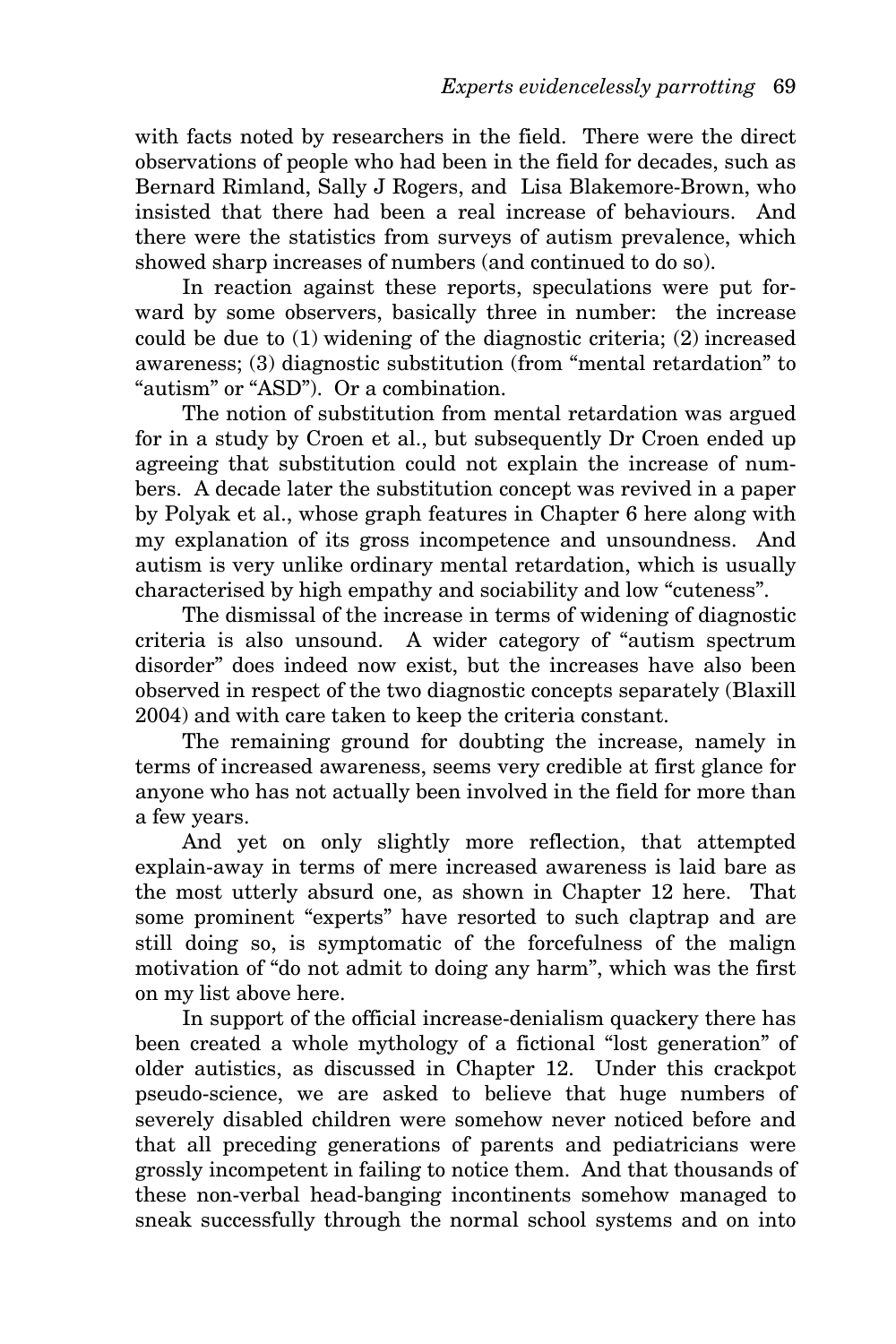normal employment. Autism is very different from ordinary low IQ.

Meanwhile a number of studies have confirmed the reality of the increase. These include Nevison (2014) and three of the studies she cites (namely Hertz-Picciotto et al. 2009, Mind 2002, and California 2002). And to all this evidence we can add the further observations I make in Chapter 3. There isn't really a scientific debate here, but something more like a corporate agenda in alliance with the fanatical ideology held by some very vocal "neurodiversity" advocates. A severely-flawed "award-winning" "best-seller" book, *Neurotribes* (featuring a promotional plug for Janssen's Risperdal®), has been heavily promoted recently. Its over-arching theme is a grossly one-sided mis-portrayal of the supposed non-increase.

## **Appendix to Chapter 2: More advanced understanding of how the processes of mutation are subject to natural selection**

"When you put English text into [the code], it generates very frequent stop codons in the genetic code and won't produce big proteins .... *It's designed to be biologically neutral*." – Nobel Laureate microbiologist Hamilton Smith

After I was mercury-poisoned by distinguished experts I became severely mentally disabled, and in subsequent decades other people then prevented me from continuing via the usual social means my education and research efforts. So I generally had to resort to working things out for myself, alone. This tended to involve the application of logic to facts. And oftentimes my personal conclusions turned out to be already confirmed findings of professional specialists. This can be seen in at least two instances in the theory paper presented in Chapter 7 here. Firstly, I perceived in autism the re-emergence of characteristics lost millions of years earlier, and this turned out to be a well-established phenomenon which biologists called atavisms. Secondly, I reasoned to the conclusion that there would be greater reliability of expression of more advantageous characteristics. And now, here in respect of my thoughts of those "evolving" Bechstein pianos we have a further example of such concurrence of my own naive inferences with specialist experts.

In my reasoning-obsessed worldview, it simply stands to reason that the cellular processes affecting mutation would themselves be subject to evolutionary pressure of "survival of the fittest"; and that this evolution of mutational processes would be such as to make deleterious mutations less easy to occur and advantageous mutations relatively more likely to occur; and that such evolution of the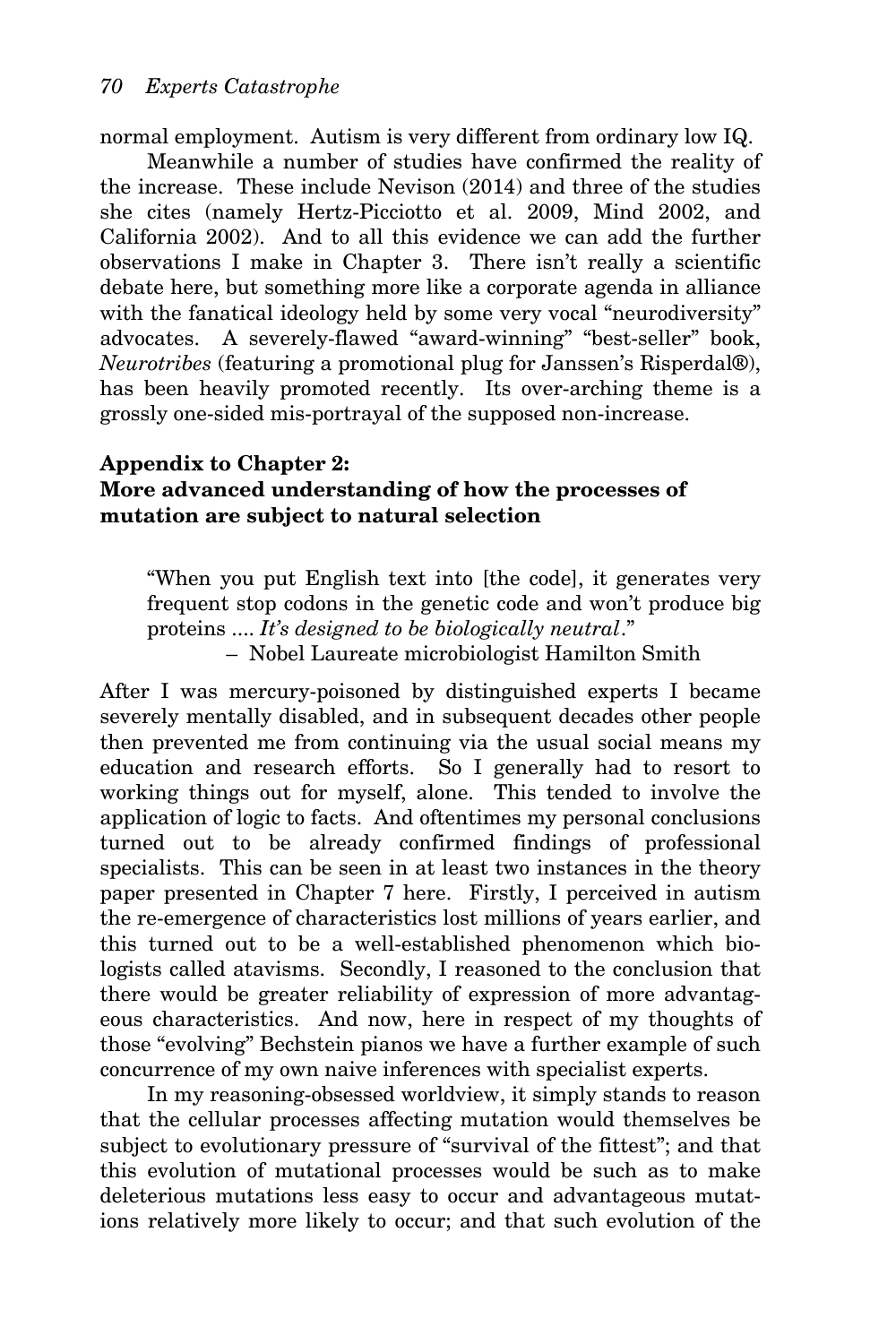mutational processes would be expected to occur in practice rather than just theory; and therefore most mutations would not be harmful, even though the grand evolutionary process overall would be like a randomly-driven "blind watchmaker" with no teleological guidance towards purposive ends.

With these ideas I enter into a hotly "controversial" area, because a great many people have learnt "the facts" in their university courses (as per an earlier chapter here), and don't see any merit in learning something which conflicts with them and so "therefore can't be true". (And those minds have been made even more rigidified due to their confrontation against creationist wouldbe-science.) But in recent years the field of study of genomes and evolution has become rather turbulent, because of the arrival of so many new facts enabled by the development of technologies for genome-sequencing and genome engineering. And I remind you of that quote from Max Planck:

".... A new scientific truth does not triumph by convincing its opponents and making them see the light, but rather because its opponents eventually die, and a new generation grows up that is familiar with it."

And in this case a lot of those funerals will be required. Because as a cheeky guy called Ron Maimon says (Maimon, 2013): "All these things are things that biologists got wrong, because they were going by stupid dogma." And: "The RNA "brain" is also making "knowing" modifications in the DNA through the action of reverse transcriptase."

Keynes famously said that politicians were the slaves of defunct economists. Likewise, most authors of medical research papers are slaves of defunct, superceded, genomics theorists. Not least with the simplistic theoretical notion that just about all mutations are nasty evil things creeping up to make you ill.

The understanding of DNA and mutations is currently undergoing a substantial revolutionary paradigm shift, from a simplistic flawed  $20^{\text{th}}$ -century model to a more complex more accurate  $21^{st}$ -century model. As is usual with these changes, those holding the outdated views continue to hold on to them and tend to be dismissive of those presenting the new understanding. So rest assured that some "leading" people will tell you that the following is just rubbish!

DNA and mutations are matters which just about every medical scientist has to learn about, even if they are not reckoning to be a cutting-edge genetic theorist themselves. It's hardly surprising that most scientists even including those working in genetics fields tend to be stuck with the outdated  $20^{\text{th}}$ -century model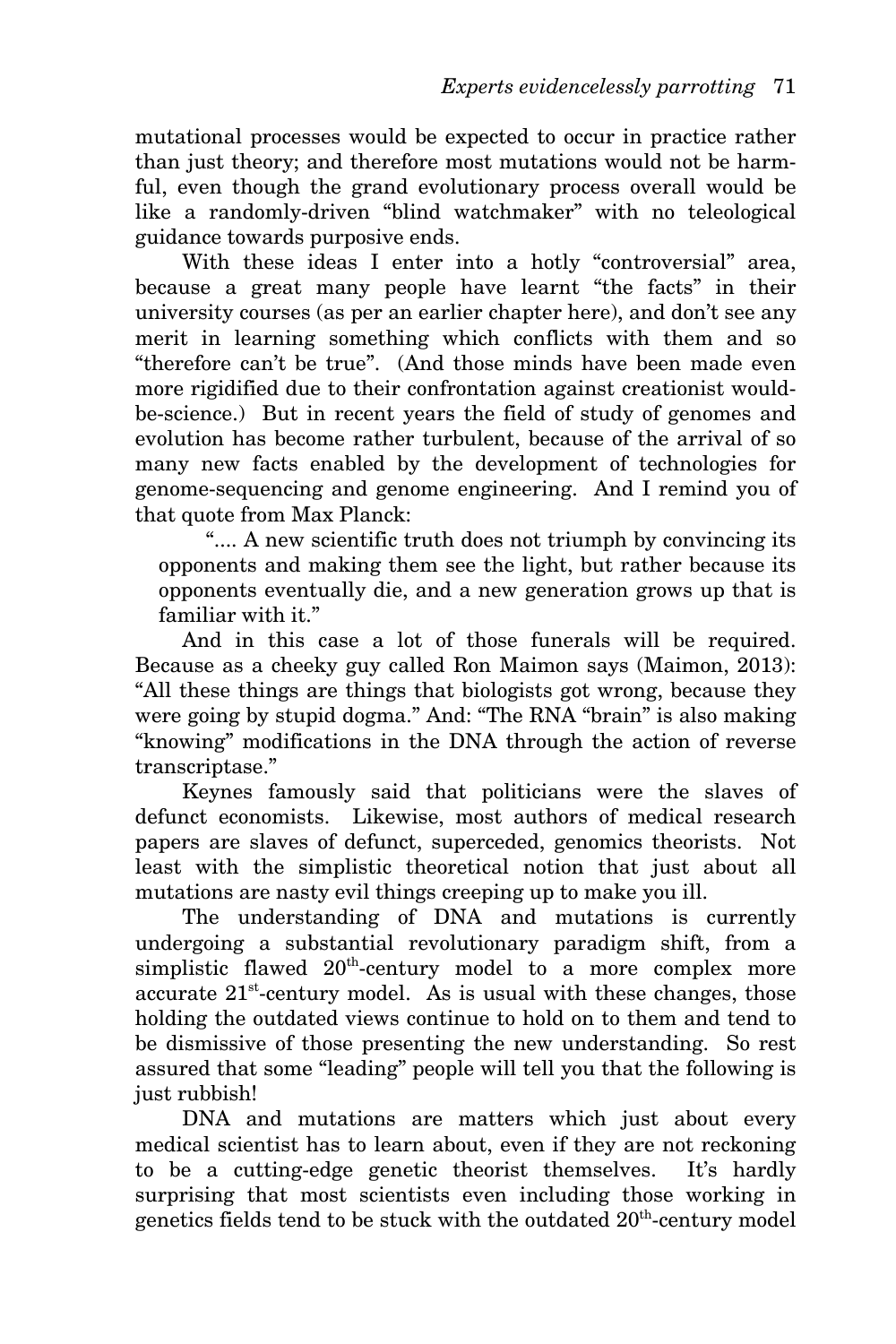they learnt at school, rather than having the most modern understanding.

Meanwhile some more words from Nobel laureate Werner Arber (2011) on the matter:

"....evolution genes. Some of their gene products act as variation generators, others as modulators of the rates of spontaneous genetic variation. ...." " .....increasing evidence .... indicates that principally the same natural strategies of genetic variation, local sequence changes, intragenomic DNA rearrangements, and DNA acquisition, are also in action in higher multicellular organisms. ...... one can postulate that all kinds of organisms living today on our planet earth dispose of a set of evolution genes that had become fine-tuned in the course of long periods of past evolution...." So you see that a Nobel prizewinner thinks alike with this Nobody no-prizes-winner.

This field is currently very much in flux due to new data coming from the improving technologies. But the newer thinkers are tending to reckoning like myself that the mutation profile of a species evolves to a steady state of *"balanced mutation"* with "a balance between slightly deleterious and slightly advantageous" (Razeto-Barry et al., 2012; Ohta & Gillespie, 1996). Like those Bechstein pianos.

Another analogy might be useful here. It is well-known (at least to experts in these things) that the southern end of the island called Great Britain is gradually sinking into the sea, at a rate of about five millimetres per decade. Plus the sea is gradually rising due to the melting ice caps. Meanwhile the tide goes in and out daily. And furthermore there are waves coming up the beaches, typically about 20 cm high and moving at walking speed. Now, aware of claims that England is progressively sinking below the waves, an ignorant amateur geologist might check by doing some measurements on a beach. He measures the rise of the water as a wave comes in. And wow!, the water rises 20 cm in less than a second. At that rate the whole of Norfolk and Kent will be drowned by tea-time!

People looking at data about mutations of DNA could be likewise assuming they are observing a whole picture of relentless long-term negativity of mutation when in reality all they are noticing is some more transient change, analogous to those waves coming up on a beach, without grim longer-term trend implications.

A fundamental problem with this mutation and parental ages research is that it is analogous to that silly geologist measuring the rising side of the wave but ignoring its falling side. Likewise these mutation researchers look at only one side of the matter, namely the negative effects (profitable for the drugs industry of course!). But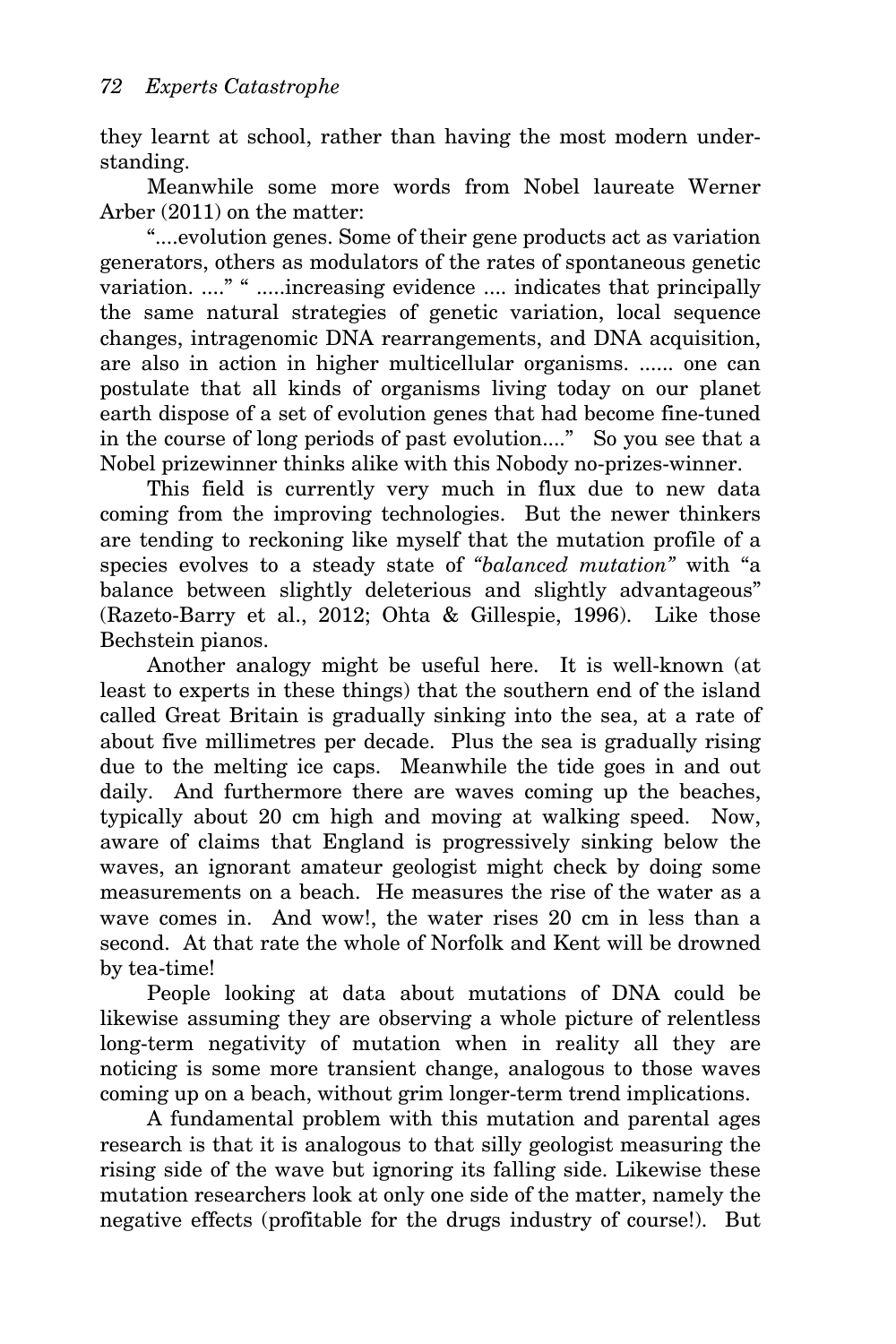suppose (for mere sake of argument....) that I am a person who is exceptionally reasonable and patient, exceptionally slow to anger or take offense, exceptionally resistant to losing my head in traumatic circumstances, exceptionally capable of enduring and coping with decades of stressful adversity and sneering demeanment, and then reacting only with creative positivity and ingenious sense of humour.... (indeed a person such as described in Chapter 8 here?).... Perhaps thus we could say that Robin P Clarke has "mental superiority syndrome"\*\* ("MSS"). Which might have been caused by some of those balancing advantageous mutations mentioned by Razeto-Barry a few paragraphs back. But who's doing any studies of the mutational or parental age correlates of my MSS? Precisely noone. And such abnormally positive people are potentially of huge value to society (at least if it is capable of letting them be).

(\*\* Or at least "mental conceit syndrome".)

And there is another way the researchers are only looking at one side of the matter, as follows. They look for de novo mutations occurring when a non-autistic parent has an autistic child. But they don't look to see whether there could be exactly as many de novo mutations occurring in the opposite event, when an autistic parent has a non-autistic child. Which is precisely what would be happening under the balanced mutation situation reckoned to be the reality by the new thinkers.

At this point it could be useful to recall that a key concept of the unfaulted and unrivalled antiinnatia theory of autism is that the genetic (and other) antiinnatia factors which contribute to "risk" of autism are basically the same ones that also contribute to "risk" of high IQ.

From that point of view, any de novo mutations which "cause" autism would also be causative of higher IQ (and genius) in other individuals. (An exception to this might be if there were some mutations with extra-large antiinnatia effect, just as while most potatoes are a sensible size for eating, a potato as big as a cow would be quite harmful to eat in one meal.)

Now here is where this subject gets quite amusing, at least for my own perverted sense of humour. At the same time as some researchers are reckoning to confirm that those nasty paternal mutations cause increased risk of autism (which I say is caused by *high* level of antiinnatia factors), concurrently some other researchers are reckoning to confirm that the nasty paternal mutations are also causing increased risk of .... lowered IQ (which I say is causally the exact opposite of the autism, caused by *low* antiinnatia instead). But "strangely" these researchers' research isn't going to plan! As follows.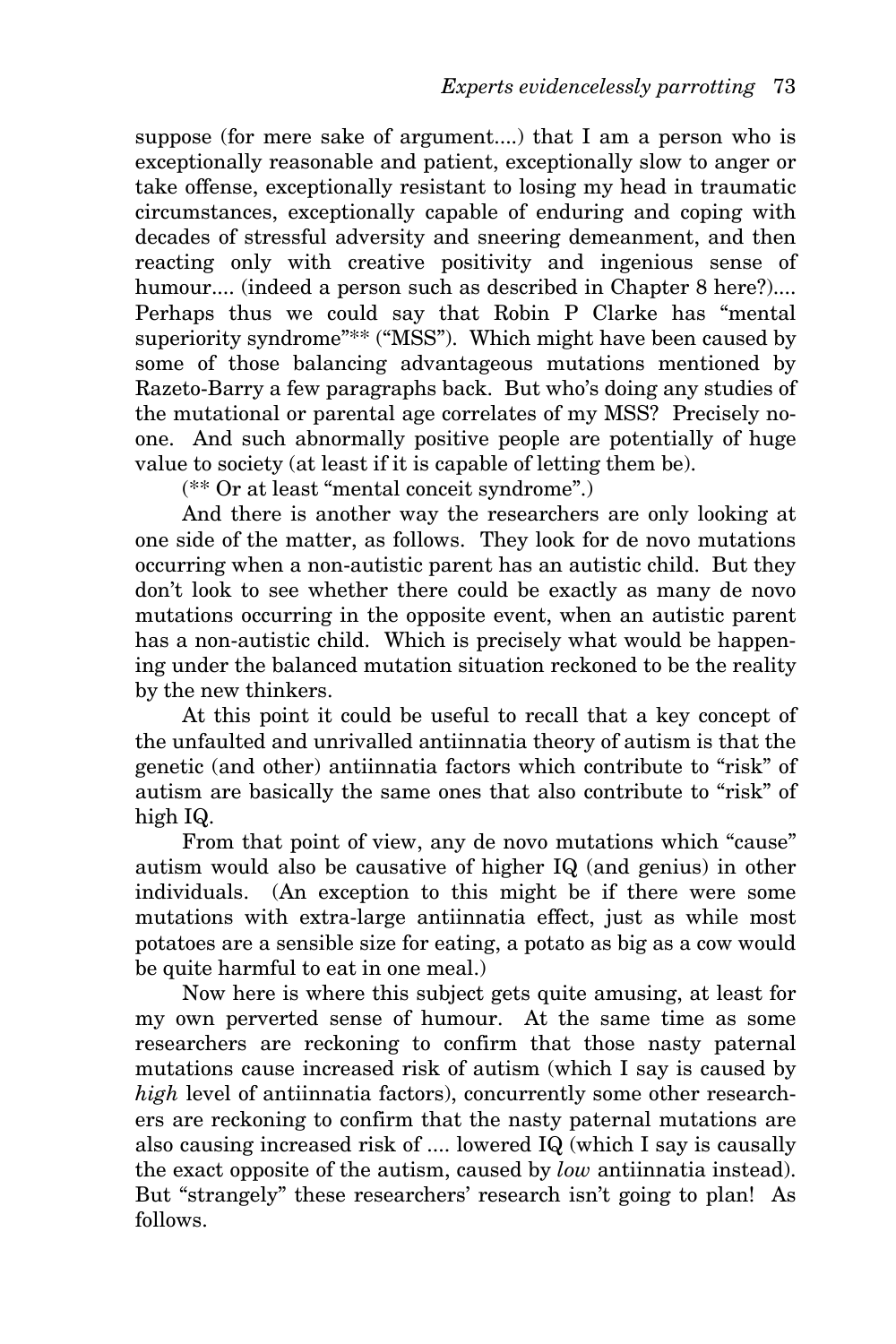Arslan et al. (2014) have recently done a study in this field which is particularly superior because it controls for the IQs of the fathers of the children (to rule out that as a possible confounder). Their report includes a good discussion of the theoretical issues, of which I will give a reasonably unmangled summary here.

They observe that intelligence is regarded as an attractive trait in mates across cultures, and also that it has had survival value in recent times. This leads to a question of why low intelligence has not become extinct, and why high intelligence has not become "fixated", by which they mean everyone now having the genes for maximal IQ.

On this question they point to the (mistaken) ideas of an earlier paper. Which (mistakenly) suggests that the reason why high IQ has not become fixated is that there is a substantial stream of unhelpful new mutations keeping the IQ low. And that there is consequently a "*mutation-selection balance"*, with new nasty mutations tending to make the population's IQ go down while *"directional selection"* tends to make it go up. (But all this is mistaken!)

I think what people are overlooking here is that the output of a human brain is subject to the quirks of a stupendous number of neuronal connections and those quirks are in turn dependent on a huge number of individual genes in each neuron and their varying expression under a huge number of varying conditions inside those neurons. Scientists who ought to know better assume the brain is some sort of amazing super-computer, whereas it should more reasonably be thought of as a would-be computer rather randomly emerging from lumps of not-entirely-organised meat. Computer chips are carefully designed by expert engineers, and formed of highly stable solids such as copper and silicon. By contrast brains are not designed but rather emergent from random mutations and blind selection, and are made from very unstable living cells. Information input to a computer does not change the hardware. But information input to a brain *does* change the brain's "hardware", in terms of new or altered synapses and so on (more than actually known at present). Computers are designed to be boringly logical. Brains are evolved to be seriously prejudiced.

Now here's the crucial problem for evolution. You can't evolve your way out of all that quirkyness of the brain functioning, because there are vastly too many genes and non-genetic factors involved. Even if you could de-select them from the cells of the inherited germline, there would still be many "somatic" de novo mutations among the billions of individual cells forming the brain.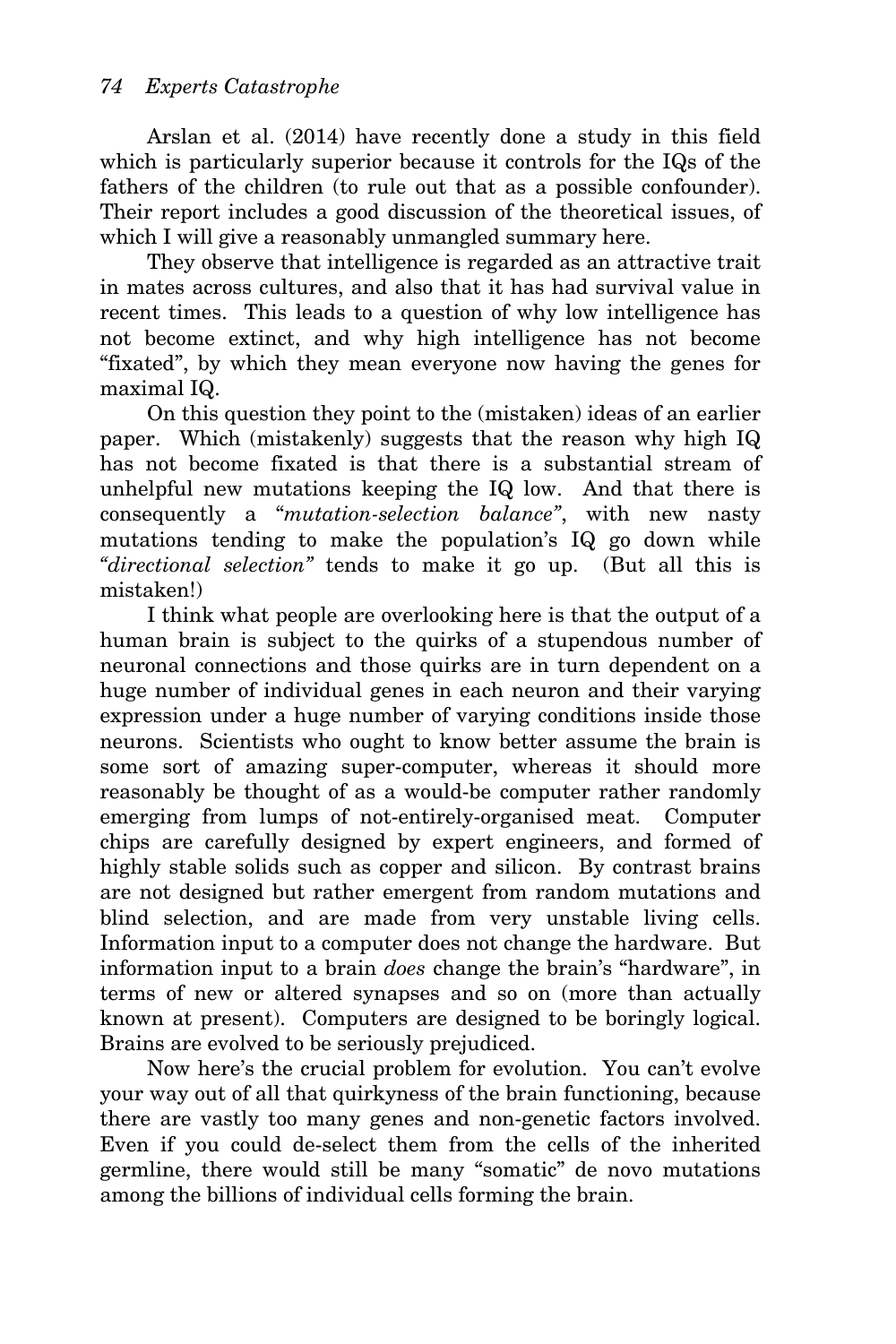There is a lot of potential for quirky error in the outputs of those neurons, or in other words in the gene-expressions of those neurons, and there needs to be some means for editing down their contributions to reduce the unhelpful rubbishy noise output. In the published autism theory paper I argued that antiinnatia factors (including antiinnatia genes) would have their main function in suppressing such unhelpful error-causing expressions (which I called a class of "innatons" namely "IQ impairers"), and thereby tending to raise IQ. But these same antiinnatia factors would have the downside of also tending to suppress the advantageous innatons and making people a bit autistic-y. And that "but" is where these mutation researchers go wrong.

Sure, high IQ is an important quality in human affairs. But so have been "Sense and Sensibility", not to mention "Pride and Prejudice" and "Persuasion". Consequently these antiinnatia genes which these researchers are unwittingly studying are under evolutionary pressure from two directions. For any given environmental situation, there is an optimum level of antiinnatia: between being too retarded on the one hand and being too geeky on the other. And so the genes for IQ are not under that "directional selection" leading to "mutation-selection balance", but instead under something more like "stabilising selection".

Arslan et al. (2014) say of this stabilising selection that it: "leads to a buffering against both deleterious and beneficial changes (robustness)" and that "higher robustness would imply smaller effects of new mutations".

Which brings us back to the concept of "balanced mutation", which I mentioned earlier is becoming the new main paradigm of mutational change. And back to my thoughts about the Bechstein pianos.

Meanwhile, poor old Prof Arslan and colleagues were still thinking along the old lines, so they were expecting their results to confirm the *"*mutation-selection balance" assumptions instead. Quite often, when scientists get "wrong" results they are very embarrassed about it, and fearful that they will be laughed at and even demoted for their "incompetence". So they tend to squirm about with their study, briefly mention the "wrong" thing only on page 7, or hide it away altogether. But to their credit the Arslan team didn't, but instead just stated their surprise at their result:

"We did not find support for our hypothesis that higher paternal age at offspring conception, as an indicator of more new, harmful mutations, would predict lower offspring intelligence."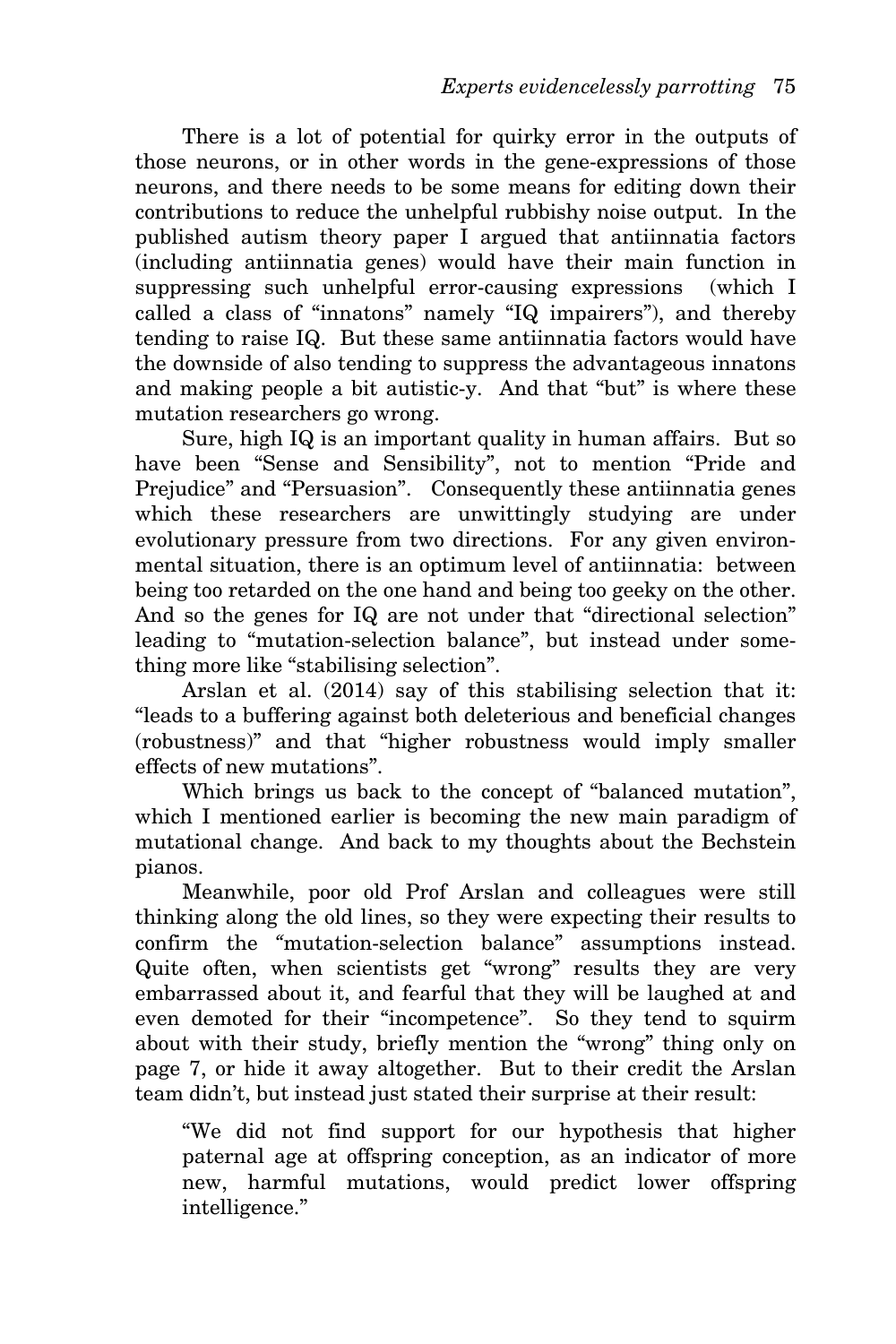Which is exactly what you would expect if those mutations are analogous to those waves going both up *and down*, rather than to a one-way trend threatening to drown the entire populations of Canterbury and Cambridge before the end of the day.

In summary about the Arslan et al. study, they ended up confirming my own theory of the genetics of IQ even though they didn't even know it existed and they were expecting to prove the opposite anyway. Thus so much more becomes clear once you dump the evidence-defying parrotting of "autism is a disorder".

Meanwhile, those older parents are also survivors of many more years of natural selection, to the extent that the positive selection from that surviving could entirely cancel out any deleteriousness from some of the added mutations. If older paternity really was very disadvantageous one would expect that it would have been naturally selected away millennia ago, with human paternity starting and ending at the same age as for horses and dogs.

We should also bear in mind the fallacy of averages. It is a standard dogma of corporatised medical propaganda that large studies of thousands of people are the best form of evidence, while the wonderful experience of Fred after taking some herbal tablets bought by his mom is supposedly no evidence at all. These studies of increasing parental age fall into this same fallacy of averages. Sure, as Mr Average gets older he is more likely to need a walking stick and to get cirrhosis of the liver. But those persons who don't drink alcohol and who take (expert, haha) care of their bone nutrition are not Mr Averages and those results will have no relevance to them. Many older people have not so much spent x years alive as having spent x years living self-abusively in various unhealthy ways almost guaranteed to damage their children, but nothing to do with age per se.

And the list of other conditions most asserted to be associated with parental age is notable. Schizophrenia commonly begins around the time of becoming adult, and hence can prevent a young man from becoming registered as a young husband. But thereafter a proportion recover or become more stable, so the former schizophrenic may then become one of those "older fathers" which the researchers are finding. And again, in respect of manicdepressive illness, that condition has been notably associated with valuable creativity and higher social class, which again is associated with older parenthood, with no need for adverse mutations to be involved.

If later paternity were really genetically harmful, as per my silly mutilations of the Mona Lisa, then we would expect the